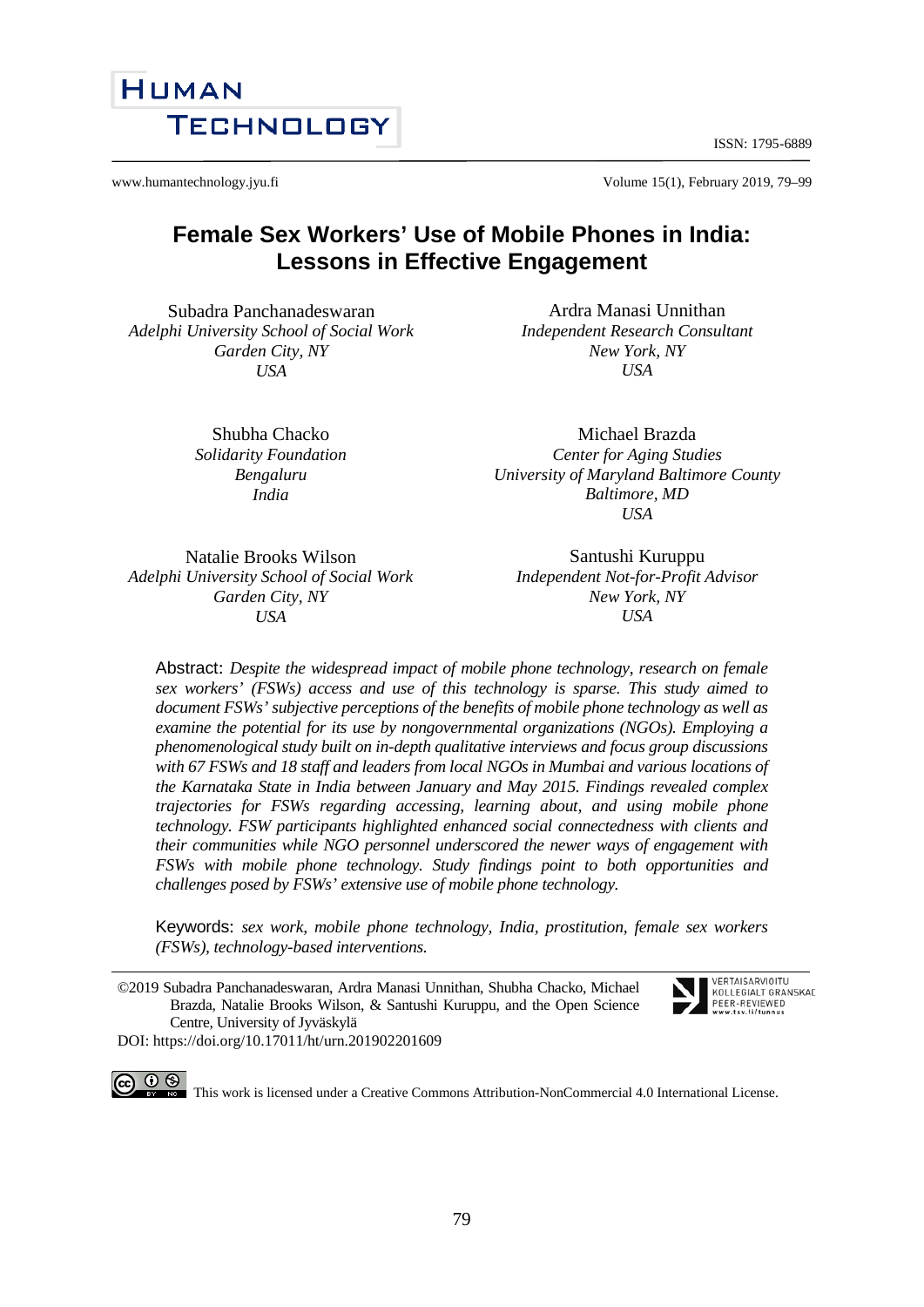#### **INTRODUCTION**

Globally, information and communication technologies (ICTs) have profoundly changed the manner in which people communicate with one another and seek and share information and ideas (Lipset, 2013). A recent report by the International Telecommunications Union (ITU, 2017) highlighted the significant digital divides between developed and developing countries. And, despite their worldwide reach, researchers in the past have underscored the inherent inequities that ICTs present, ranging from access, autonomy, and skill to social support and purpose (Sinpeng, 2015), that continue to foster enormous stratification and negate the initial popular perceptions of equalizing diverse populations (Mendonça, Crespo, & Simoes, 2015). In recent years, mobile phones have emerged as a powerful communication tool and there is widespread acknowledgment of the power of mobile phones to transform people's lives, especially in places where resources are scarce (Donner, 2008). Further, mobile phones have presented a powerful opportunity for advancement to millions of women in developing nations.

While ample literature abounds on the perceived benefits of mobile phone technology for marginalized women in the developing world, empirical evidence—specifically on female sex workers' (FSWs) experiences with mobile phone technology—is only gradually emerging. In India, tele-density among sex workers in urban settings has been estimated at 97% (Sambasivan, Weber, & Cutrell, 2011). Researchers in the recent past have consistently documented a trend of mobile phone-based client solicitation among FSWs in India and have consistently pointed to the benefits of moving away from soliciting in public venues, thereby enhancing desired anonymity as well as reduced presence of intermediaries such as brothel owners, brokers, and other middlemen (Beattie, Bradley, Vanta, Lowndes, & Alary, 2013; Buzdugan et al., 2010; Buzdugan et al., 2012; Jain & Saggurti, 2012). Given the existing evidence of widespread use of mobile phone technology by FSWs in India, it is vital to examine specifically the trajectories of sex workers' intersections with technology. Additionally, NGOs (nongovernmental organizations) and other agencies must understand and recognize sex workers' abilities to engage with this technology, as this will have implications for designing holistic interventions and outreach programs for women in high-risk and vulnerable groups. This study thus aims to fill this gap in literature by shedding light on how FSWs' experiences with accessing and using mobile phone technology may be similar or different compared to other women from marginalized communities. The focus of this qualitative study was two-fold: (a) to document FSWs' subjective perceptions of the benefits of mobile phone technology, and (b) to examine the potential for the use of mobile phone technology by NGOs.

To understand the specific ways in which FSWs interact with mobile phone technology, it is crucial to examine the existing terrain and nuances of how marginalized women from various social and cultural contexts employ mobile phones to their advantage. Research evidence has underscored the ways in which ICT technologies such as MP3-type players have enabled rural women's increased engagement in important community dialogues (Sengupta, Long, Singhal & Shefner-Rogers, 2007) and emphasized that independent access to mobile phone technology has enabled women's entrepreneurial endeavors while reducing the gender divide (Jacobsen, 2011; Jennings & Gagliardi, 2013; Zainudeen, Iqbal, & Samarajiva, 2010). In addition, for low-income women, finding intermediaries such as family members, including children and spouses, ably sidesteps some formidable barriers posed by literacy-related issues (Lemish & Cohen, 2005; Sambasivan, Cutrell, Toyama, & Nardi, 2010). Mobile phone technology also has been touted as a key enabler in the deepening of social ties among women, thus facilitating both interpersonal and instrumental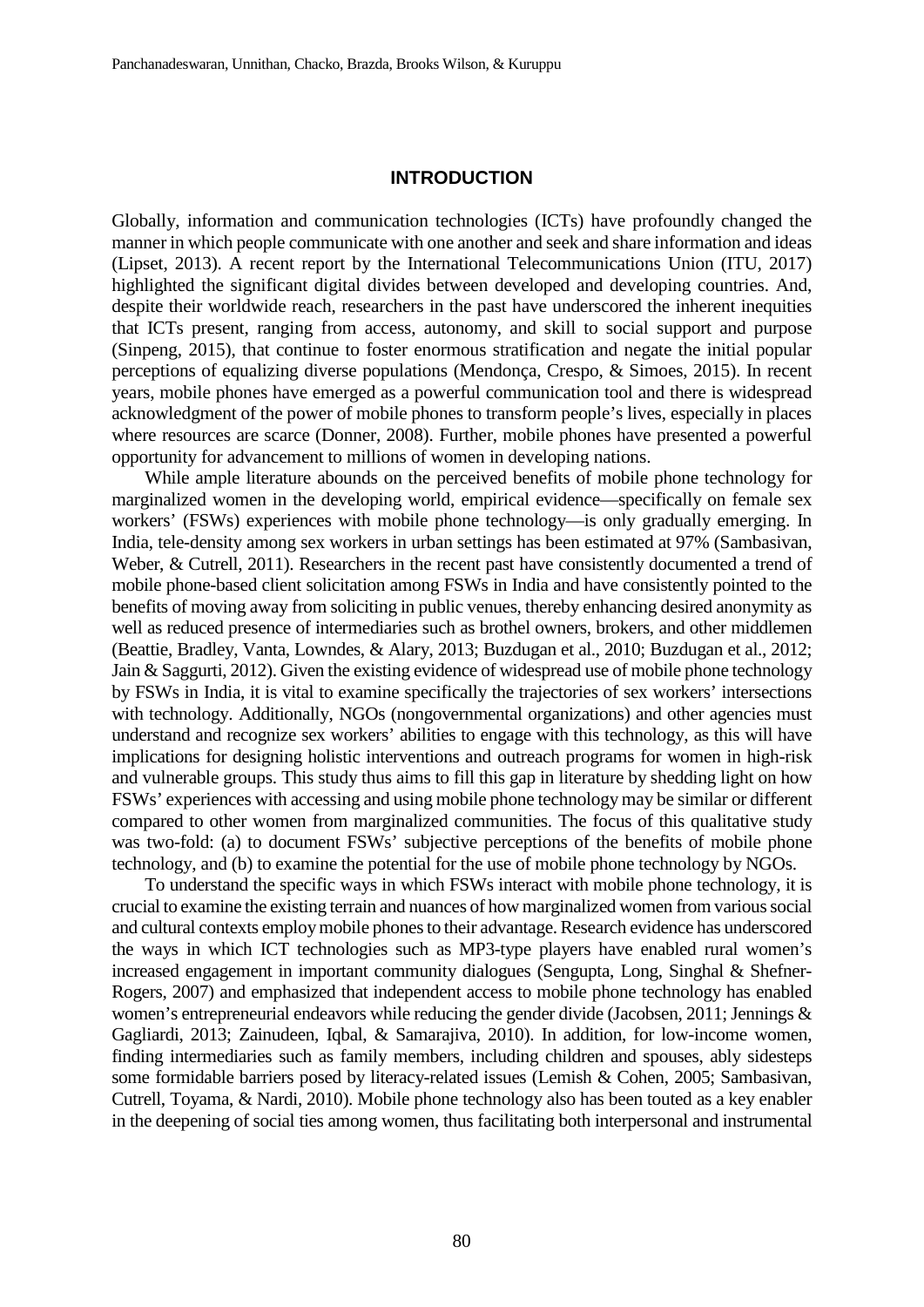gains through building of social capital. Research in the past has shown that women use mobile phones to initiate virtual relationships more frequently as compared to men (Pertierra, 2005). Several studies have acknowledged the widespread feminization of mobile phones and underscored women's use of the technology as being consistent with their caregiving roles. Some researchers have found that women use technology largely for intrinsic (relationship maintenance) rather than extrinsic purposes (business transactions; Lemish & Cohen, 2005; Zainudeen et al., 2010), while others noted that mobile phones symbolize safety and connection to family for women, enabling expressions of empathy (Livholts & Bryant, 2013). Research evidence also points to the role of mobile phone technology in strengthening of ties among household members, between members in a social circle, between employers and their employees, and more specifically between women employed overseas and their children (Handapangoda & Kumara, 2013; Murphy & Priebe, 2011; Pertierra, 2005; Tenhunen, 2008). Other studies have staunchly stressed mobile phone technology's indispensability for the expansion of women's social and business networks (Handapangoda & Kumara, 2013; Murphy & Priebe, 2011). In a recent global survey by GSMA (mWomen Programme, 2012a), the majority of women (80%) from impoverished communities reported greater familial connectedness because of mobile phones and highlighted the usefulness of mobile phones during emergencies. Other researchers have emphasized that these types of expanded access to others within communities serves to reduce significantly the women's sense of isolation (Maleka, 2012).

Findings from studies on the perceived impact of mobile phone technology on women's personal lives have been mixed. Some researchers have underscored the role of portable communication devices in fulfilling women's social needs in terms of extending their social networks and support structures, as well as fulfilling their entertainment needs by providing them access to movies and shows on topics of interest to them (Handapangoda & Kumara, 2013, Jouhki, 2013; Yoon, 2006). In Afghanistan, providing women access to culture-specific content related to civic education and development and rights-based frameworks via solar-powered digital audio players facilitated collective listening with family members, fueled vital discussions, defused potential male resistance, and promoted women's empowerment (Sengupta et al., 2007). Mobile phones also have been associated with increased safety and security for women, along with improved access to financial, health, and educational opportunities and women's increased autonomy and proactive decision making regarding their own and their families' health (GSMA Development Fund & Cherie Blair Foundation for Women, 2010).

One of the most important gains resulting from mobile phone technology has been in the public health sphere. Mobile phone technology has increasingly proved to be useful for increasing women's utilization of primary health care services (Oluwafemi & Wynn, 2014), implementing mental health interventions (Norris, Swartz & Tomlinson, 2013), and obtaining easy access to vital health-care information (Jennings & Gagliardi, 2013). Further, mobile phones have emerged as one of the most popular and low-cost technological devices used to disseminate health reminders and disease prevention messages in an unobtrusive manner, monitor treatment adherence, enable disease surveillance (including diagnosis and treatment of sexually transmitted infections), collect data regarding on-going health concerns, and provide immediate feedback to health-care practitioners (Bahadur & Murray, 2010; Patrick, Griswold, Raab, & Intille, 2008). Rapid advances in mobile phone technology are driving the increased prominence of mobile phones, allowing individuals to take more control over their health and helping health-care practitioners deliver timely and effective services. Innovations such as telephone broadcasting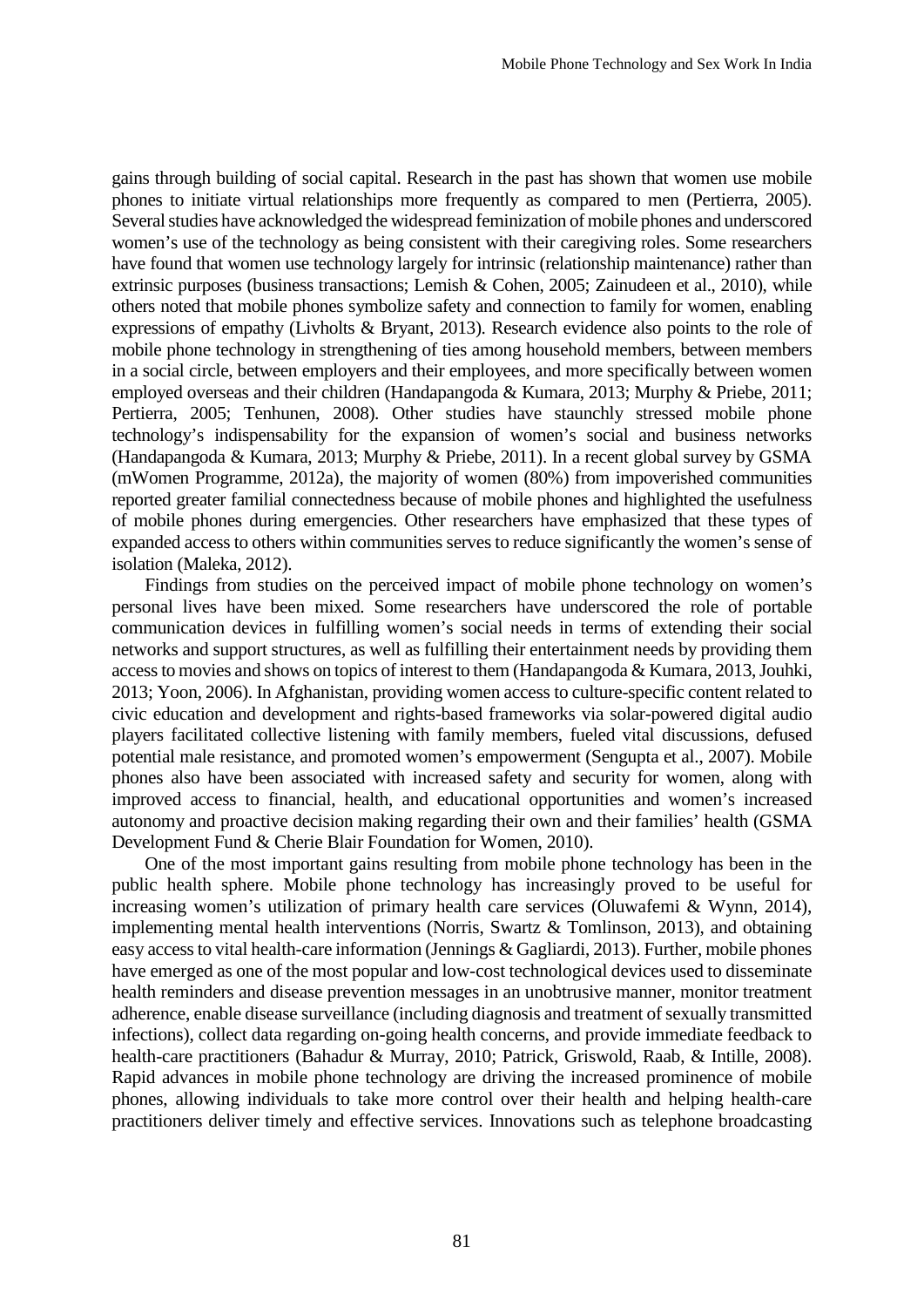systems have aided in relaying psycho-educational information to women living with or at risk for HIV/AIDS, such as FSWs (Sambasivan, Weber & Cutrell, 2011), while inventive mHealth approaches have been proven to have positive health outcomes for maternal and child health (Deshmukh & Mechael, 2013).

On the other hand, researchers in the past have cautioned against over emphasizing the positive impacts of mHealth interventions on gender relations and have called for a comprehensive understanding of women's abilities to navigate sociocultural, financial, and technical literacy barriers in terms of access to and use of technology (Jennings & Gagliardi, 2013; Natarajan & Parikh, 2013). And, while the gains of mobile phone technology are undeniable, research evidence suggests a gender inequality owing to the gendered use of ICTs in general and mobile phones in particular (Casado & Lasén, 2014; Goluboff, 2016; Jouhki, 2013; Svensson & Wamala Larsson, 2016). Past studies have pointed to technology-related vulnerabilities for women often because of male-controlled access and monitoring of mobile phones or a lack of privacy resulting from phone sharing for cost effectiveness (GSMA mWomen Programme, 2012a; Pertierra, 2005), while others have drawn attention to the gender disparity regarding mobile phones with exclusive access and use by men for communication and entertainment purposes contrasting with women's experiences of monitored phone use by extended family members and with limited privacy (Doron, 2012). Many studies have found that women's overdependence on men and fear of reprisals from male spouses/partners, combined with a lack of training in using technology, were significant barriers to women's success in using technology effectively and expanding social networks outside of existing boundaries (GSMA mWomen Programme, 2012b, Handapangoda & Kumara, 2013; Lemish & Cohen, 2005; Ojokoh, 2009; Sambasivan et al., 2010). Archambault's (2011) study revealed the significant impact of the information gathered on and through mobile phones on young couples in Southern Mozambique that resulted in conflicts and relationship disruption. Other research suggested that the perceived anonymity of texting may sometimes inspire uncharacteristically intimate conversations, leading to premature or inappropriate self-disclosure or even to harassment (Pertierra, 2005; Short & McMurray, 2009), an issue that has specific implications for sex workers in particular, given the high premium placed on preserving their anonymity.

Significant research evidence illustrates both benefits and challenges in using mobile phone technology for those engaged in the sex work industry. Mobile phones and the Internet have been underscored as important new pathways for soliciting new clients and enabling ongoing client– sex worker interactions in Estonia (Aral, St. Lawrence, & Uuskula, 2006) and Thailand (Veena, 2007) and for establishing and maintaining transactional sex practices in sub-Saharan Africa (Stark, 2013). Research evidence from India has stressed the association between mobile phone use by FSWs for client solicitation and risky sexual behaviors (Mahapatra, Saggurti, Halli, & Jain, 2012; Navani-Vazirani et al., 2015), especially in the case of FSWs belonging to the lower socioeconomic strata who solicited clients both over the phone and at traditional venues (Navani-Vazirani et al., 2017). In a recent study in India, Panchanadeswaran, Unnithan, Chacko, Brazda, and Kuruppu (2017) emphasized FSWs' heightened vulnerabilities, including risk for conflict and violence within intimate relationships resulting from mobile phone surveillance by their partners. Support also exists for the idea that mobile phone technology has aided users' connections to others in addition to saving time, increased mobility, and in the dissemination of vital information from governmental organizations and NGOs (Jouhki, 2013; Millanga, 2014; Ohme, 2014). In terms of service delivery to the most socially marginalized populations like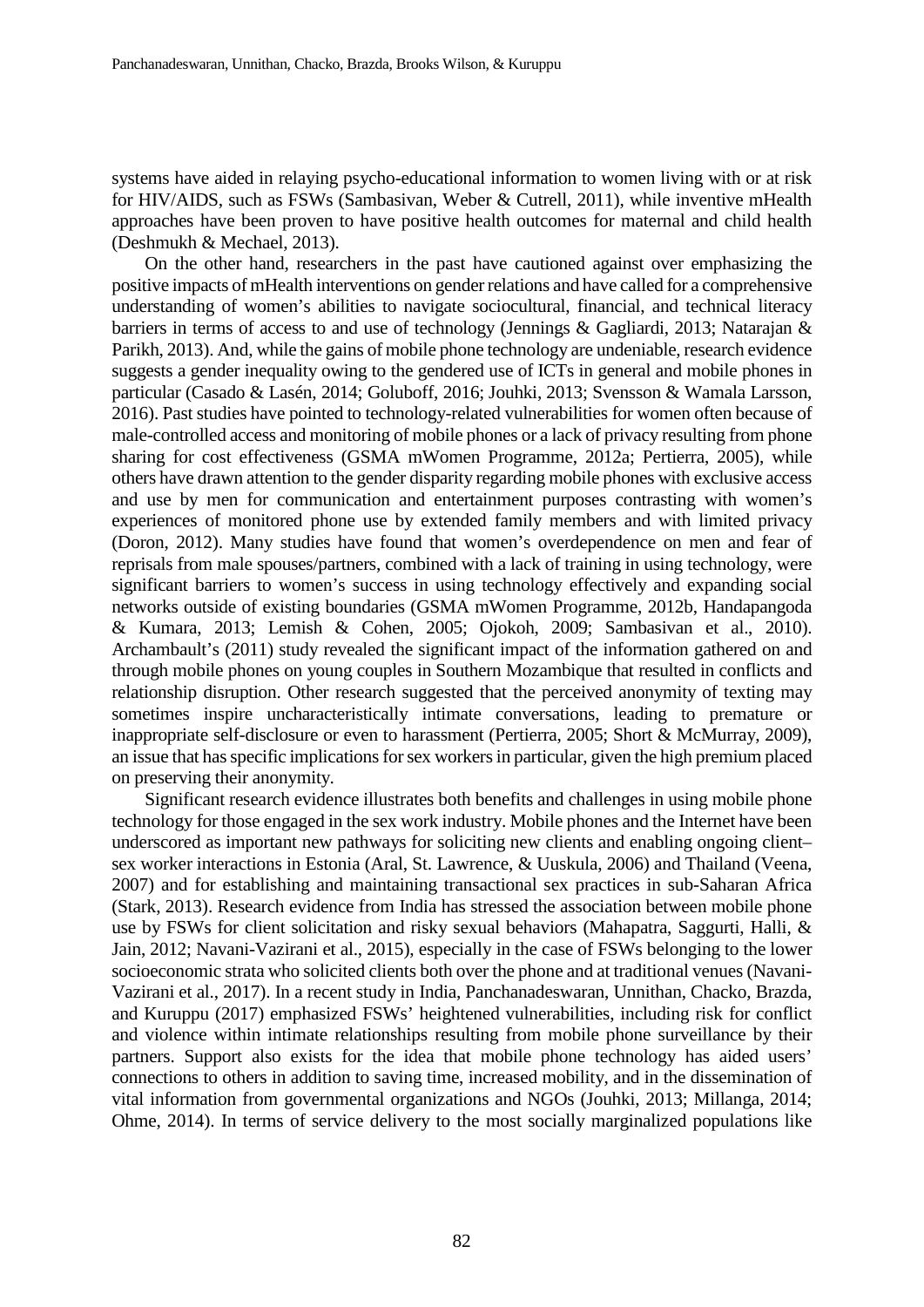FSWs, NGOs often find it hard to reach them, and they struggle with the existing means to track and monitor the progress of well-being among these groups through traditional forms of engagement. Research on phone-based systems and technology provide outreach actors such as NGOs with comprehensive strategies for improving the implementation of technology-mediated interventions, and mobile phone technology as a means of psycho-education is becoming increasingly common. Studies in this area have explored the impact of transmitting information to engage better with marginalized populations (Smales, 2011; Sambasivan et al, 2010; Sambasivan et al., 2011). Sambasivan et al. (2011) studied the use of a phone broadcasting system among FSWs to improve NGO outreach efforts in India to communicate information on issues ranging from microfinance loans and HIV testing to computer training and communitybased information, while Smales (2011) discussed a text messaging hotline system implemented in Kuwait for domestic workers to follow-up on reports regarding gender-based violence. Overall, a convergence in the literature has developed regarding the central role that NGOs play in enabling communities with human–computer interactions, especially in the developing world (Sambasivan et al., 2010).

While literature on women's access and use of mobile phone technology in developing countries is abundant, focus on the experiences of FSWs' use of mobile phone technology and the implications for NGOs that work with this marginalized population is still emerging. Researchers have pointed to the need to examine mobile phone technology's impact beyond traditional areas of development, including health care, education, and so forth (Archambault, 2011; Sariola, 2009). The current study addresses this gap by delving into how the use of mobile technology among FSWs is unique, owing to the nature of sex work and where sex workers value a high degree of anonymity. The aim of the study was to examine the myriad ways in which mobile phone technology impacts the lives of FSWs in India. This paper will focus on two specific questions: (a) What are FSWs' subjective perceptions of the benefits of mobile phone technology? and (b) What role does mobile phone technology play in the ways in which FSWs and NGOs engage with each other?

#### **METHODS**

### **Design, Sampling, and Data Collection**

For this study, we used a phenomenological approach to investigate the experiences of FSWs in Mumbai and various locations in Karnataka state, including the city of Bengaluru and several semi-urban and rural areas around Bengaluru. FSWs were recruited into the study by the first author in partnership with local NGOs and local professionally trained social workers. The eligibility criteria for the participants of the study were women who (a) were 18 years or older, (b) self-identified as sex workers, and (c) currently owned a mobile phone. The FSWs who participated in our study solicited and provided sexual services in multiple venues, primarily (a) street, lodges, or hotels, (b) their own or their friends' homes, or (c) brothels. A total of 67 FSWs were recruited into the study through purposive and snowball sampling methods. The mean age of the FSWs was 33.05 years (*SD* = 7.02 years); over a third (38%) had not attended school, and the majority (76%) reported being currently single with at least one child ( $M = 1.8$ ,  $SD = 0.98$ ). For most of the FSWs (85%), sex work was the primary source of income. The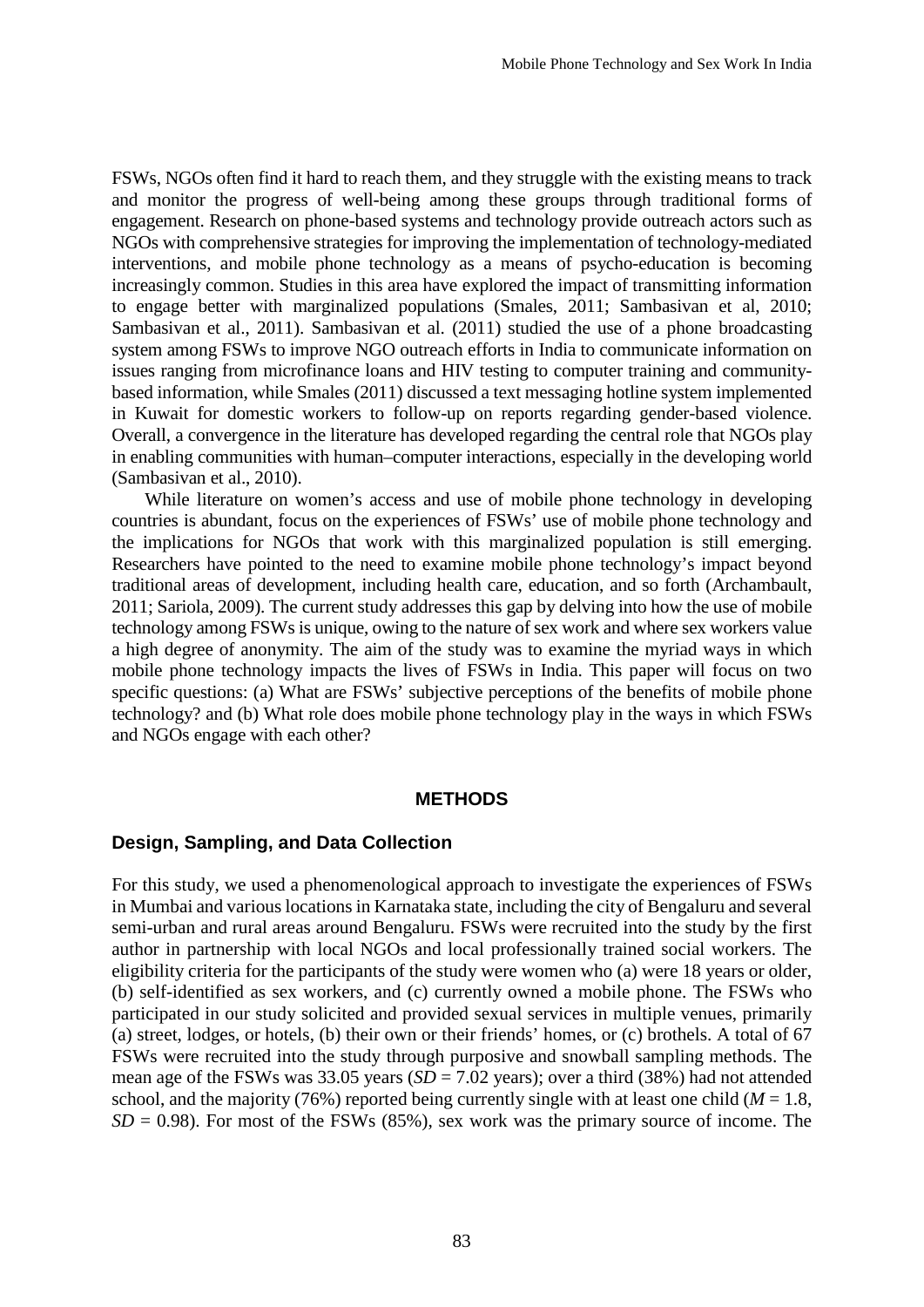FSWs reported owning mobiles for almost 9 years on average. A significant proportion (75%) of the FSWs owned one mobile phone, while 25% reported owning two mobiles. Eighteen individuals from local NGOs in Mumbai and Karnataka participated in our study, including front line staff (grassroots-level worker), supervisors, managers, and heads of organizations. Most (72.2%) were graduates in the fields of social work or related disciplines with experience in working with sex workers.

Data collection methods included in-depth interviews (44 FSWs) and several focus group discussions (23 FSWs), in addition to a short sociodemographic survey. The semistructured interview guides used for data collection were developed by the first author in consultation with local NGO partners and gatekeepers. The guides were piloted, revised, and subsequently finalized. Questions included initiation into mobile technology use, the range of mobile phone use, perceived benefits of mobile phone use on personal life and on sex work, and their experiences with using phones for engagement with NGOs as well as readiness to send/receive health promotion messages, other generic information, and so forth. In-depth interviews and focus group discussions were conducted by the first and the third author with the help of a research assistant (all female) in a private office of the participating NGOs. Interviews and discussions were conducted in a conversational style, generally after the interviewer and the respondent chatted informally over coffee/lunch for at least a half hour before commencing the data collection process. Data were collected in the local languages, that is, Hindi, Marathi, Kannada, or English (in which both the respondents and the researchers were fluent). NGO personnel provided their perspectives via in-depth interviews. All interviews and discussions were recorded after the interviewers administered detailed informed consent procedures. Based on local cultural norms, all FSW participants were compensated in kind (i.e., a meal, transportation costs to the data collection site, and a small gift). This study received approval from Adelphi University's Institutional Review Board.

# **Data Analysis**

Qualified multilingual transcribers translated and transcribed verbatim all non-English interviews into English for analysis and coding. Coding is the process of identifying themes in texts, then labeling the presence of these themes in the collected documents used for the research (Bernard, 2011). The authors developed a sample coding plan based on the recommendations of Miles and Huberman (1994). Code families containing primary and secondary codes were developed based on the goal of the study along with prior research input from NGO collaborators. The coding plan was used to team code four interviews as a pilot test. During this pilot process, the coded documents were discussed by the coders with specific attention paid to the code list and its ability to be used to document the target themes relating to the implications of mobile phone technology on sex workers lives (Miles & Huberman, 1994). The authors added, subtracted, and organized the code families and subcodes as necessary to clarify the data analysis process for use in the final coding of the transcripts (Miles & Huberman, 1994). The final step in the coding process was loading the transcripts into Atlas.ti 7 (Muhr, 2013) for analysis and coding.

Five code families were used in the analysis of the total dataset. Each family contained one to five primary codes and multiple secondary codes. In this paper, we focus on the analysis of the primary and secondary codes from two of the code families. These families are FSWs journeying into and benefits of mobile phone technology, and NGO engagement with sex workers using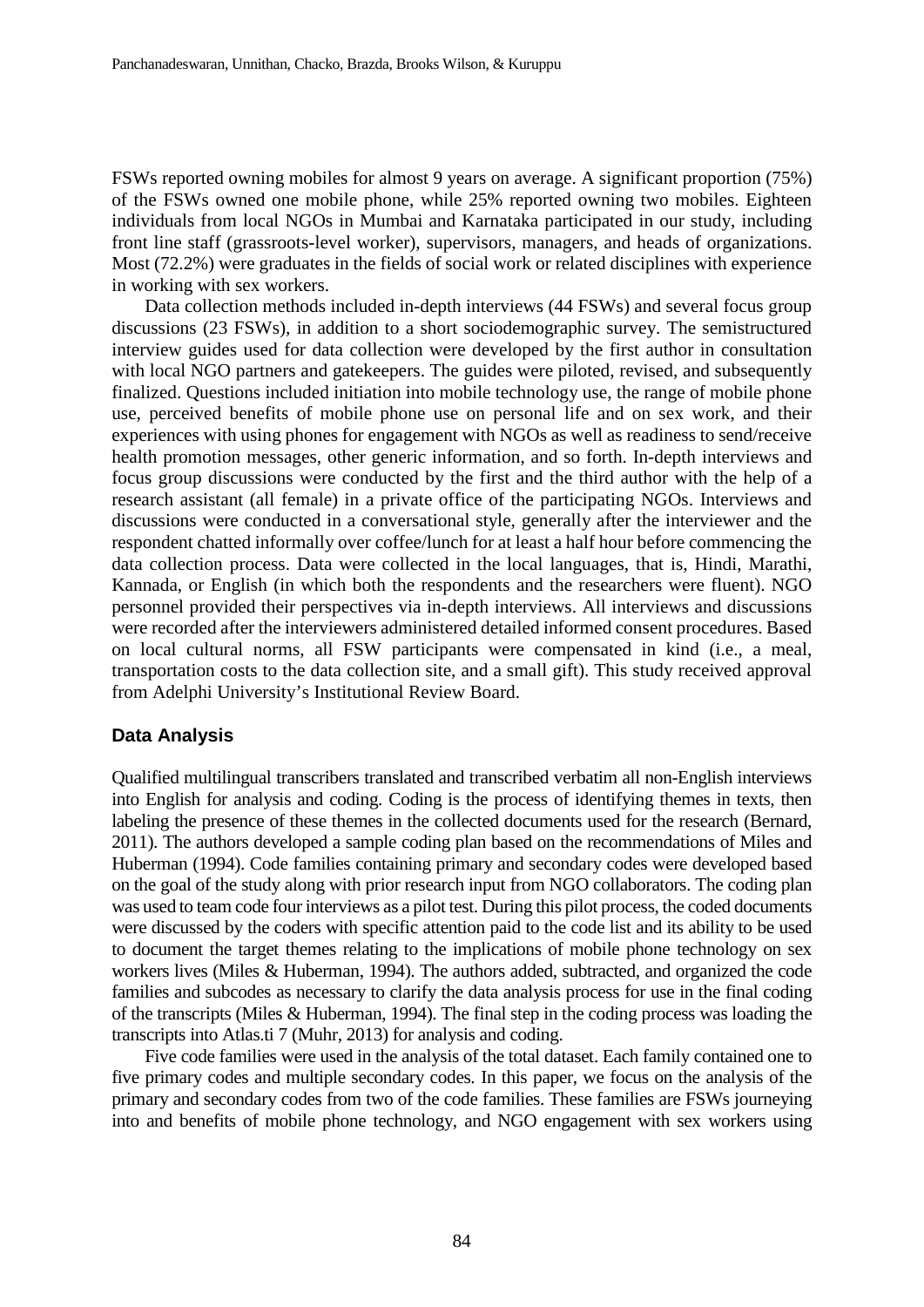mobile phone technology. The primary and secondary codes in the journeying into technology family identified themes about how and why FSWs started using mobile phones, the costs associated with and the learning process to use mobile phone technology, and the perceived benefits of using the technology. The NGO engagement family contained themes related outreach activities using phones and implications for service delivery to the sex worker community.

## **FINDINGS**

The main results from the study are presented below in two parts. The first part will focus on FSWs' pathways to accessing and learning about and use of mobile phone technology, as well as FSWs' views on the perceived benefits of mobile phone technology. The second part will highlight FSW respondents' and NGO personnel's opinions on the use of technology for optimal mutual engagement.

# **Journeying into Mobile Phone Technology**

Initiation into Technology and Learning

Results revealed varied scenarios regarding how FSWs were introduced to mobile phone technology. In some cases, this initiation was sudden; in other instances, it entailed a gradual process of learning and familiarization. A 43-year old street-based FSW described how she has been using one or another form of mobile phone technology for the past 20 years:

It's been about 15 to 20 years since I first started using a mobile.... I first bought a pager, *then a mobile with an antenna, then another one without a camera. And just recently, I bought this big mobile phone with a camera.*

For many respondents, mobile phone gifts from regular trusted partners and clients were a key gateway that facilitated access to the new technology and some of them recounted how they gained gradual comfort and familiarity using the same. As one 25-year old brothel-based FSW explained,

*One of my customers gifted me. He said, "You use it. Slowly, slowly you will know everything." Then slowly, slowly it was easy for me to operate, and now I know everything. If I cannot contact over call, then I can contact through WhatsApp also.*

For others, watching peers gain from the access to mobile phones motivated them to proactively acquire one for themselves. Another brothel-based 30-year old FSW described her experience as follows,

I did not know the use of mobile phones initially. I used the landline and the coin booth for *work. Later on, when I started seeing a lot of them (other FSWs) having it [mobile phone], I wanted one. But I couldn't buy one because I did not have money. When the rates came down, I bought.*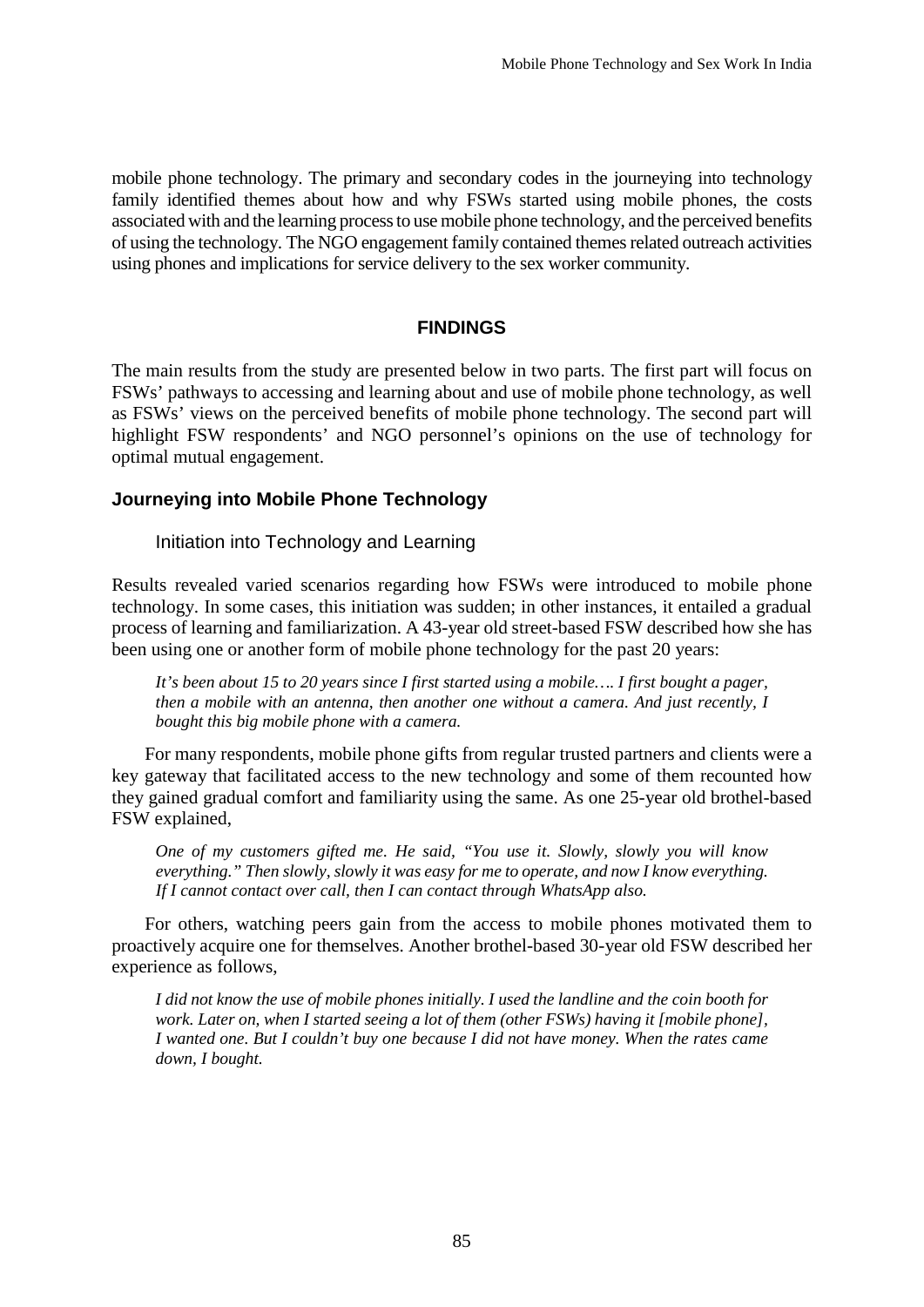For a few FSWs who were employed with local NGOs on a part-time basis, these organizations became a key pathway for their induction into mobile phone technology. A 24 year old home-based FSW explained,

*I didn't know anything about mobile when I started working with the NGO. They had given me a crisis phone, and when any crisis happened, they used to call me. I didn't* know how to use it at first. I worked for nearly 7 years with that NGO. Then I gave up *the crisis phone* [and] *bought one for myself. Meanwhile, I had learned everything.*

Many brothel-based FSWs also recounted instances in which the brothel owners urged them to buy phones to facilitate their ability to stay in touch with their families. A 31-year old FSW in a Mumbai brothel clarified,

*No, I didn't purchase it immediately. When I wasfacing problem in contacting my children, then Mai* [brothel owner] *provided me a mobile phone with a SIM card. She said to me, "Keep this mobile phone now; later on I will provide you a Chinese Mobile and you repay me later on."*

Findings revealed that, over time, FSWs gained competencies in using mobile phone technology. For many, the phone seller was a key initiator and enabler who also provided technical support to help FSWs navigate the technology. Many FSWs described their experiences in ways similar to this respondent, who was a 35-year old brothel-based FSW:

If I go to the mobile shop, he shows, "This is how it opens; this is how you need to fix it." He [phone seller] *gave me that piece* [headphones]. *But now looking at other women, I've learned to use a headphone in my ears, listen to music, and use WhatsApp. Everyone uses all this, and I learned* [by] *watching them use these. Earlier, I couldn't understand all this.*

A 36-year old female NGO manager asserted her observations of FSWs' learning from multiple actors,

[They learn] *from each other. It is peer education. And some of these girls will learn from their customers. And there are many mobile shops around the red-light area. When they have some issues with the mobile phones, they will go and will check there and repair their phones and get some information from the shop owner as well.*

FSW respondents repeatedly identified their children and peers as key enablers of their learning to use mobile phone technology as did NGO personnel. A 48-year old female NGO manager stressed,

*They are now also learning from their children. Children are studying, going to school.… Small children learn all these apps and they are teaching their mothers. ... They learn from each other and they learn very quickly. All these touchscreen phones, the android phones now, they operate very well….Even though they* [the FSWs] *are barely literate, they can identify names, numbers.…They have some kind of visual thing and they are able to do that.*<sup>1</sup>

For some FSWs, spouses and clients appeared to play a key role in helping them to get familiar with the various features of mobile phones, as evidenced by the following quotes:

If I have to write something or I want to talk to my friend or I want to send my friend *something, I tell my husband to show what has to be done.* [38-year old street-based FSW]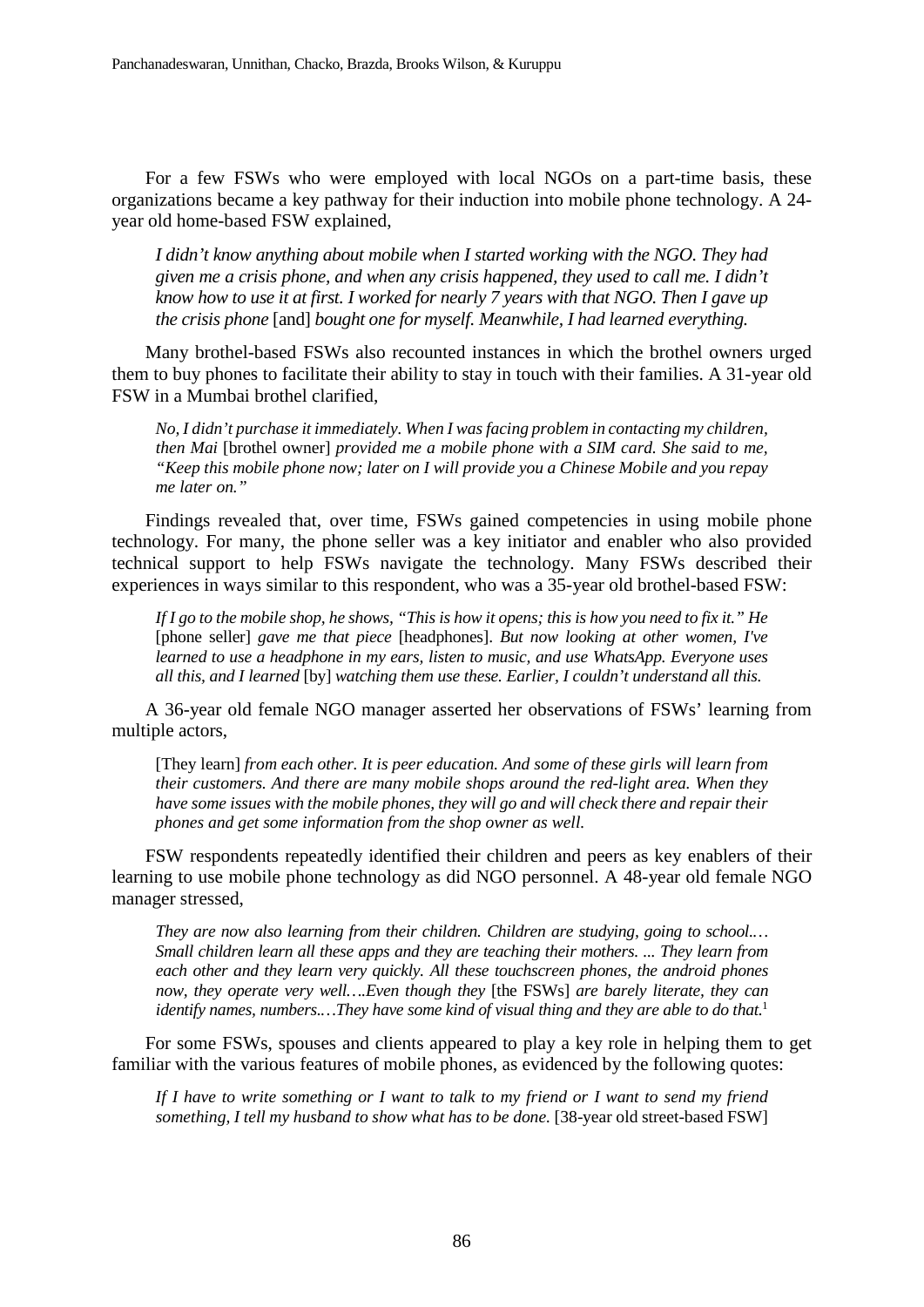*Whatever knowledge he* [client] *had about mobiles, he taught me everything.* [42-year old street-based FSW]

*Switching on/off Bluetooth, how to use WhatsApp, how people speak on WhatsApp, my client taught me all this. I still remember his name.* [smiles; 28-year old street-based FSW]

### Perceived Benefits of Mobile Phone Technology

FSW participants reported that, regardless of the pathwaysthrough which they were initiated into mobile phone technology, mobile phones offered important uses in their lives, ranging from better connectedness with families, peers, and others in their communities to providing opportunities for their own enjoyment. Mobile phone technology was touted by many respondents as freeing them from the inconvenience of public phone booths. One home-based, 29-year old FSW narrated how she purchased mobile phones to escape from the tedium and disadvantages of using privately operated small phone shops(known as Subscriber Trunk Dialing or STD booths), especially at night:

*I used to contact my customers or my family members through the coin phone. If I wanted to get in touch with someone in the middle of the night, based on my status* [as a sex worker]*, it was difficult. Suppose I wanted to send someone a message in the night, I had to go looking* for a coin phone booth or wait for the person to open his shop in the morning. Based on all *these circumstances, I felt, why not own one myself? Hence I purchased it.*

Mobile phones appeared to be a vital facilitator in sex workers' efforts to rekindle and deepen ties with their loved ones. A 40-year old street-based and a 30-year old brothel-based FSW, respectively, recounted their experiences as thus:

*A lot of changes have taken place. I am reunited with my family because of my mobile phone.* I left my family about 9 years back. If I have good relationships with my family, then it is *because of the mobile phone.*

*Earlier, I didn't have much information about what's happening at home, so I would just stop thinking about it. There was no phone. Now, I get calls. Someone or the other calls up. Twice a week my brother calls, then my sister calls. So the relationship has become stronger.*

Many FSWs also talked about their decisions to gift mobile phones to their family members, leading to an elevation in their status within their families. Our findings revealed the extensive use of mobile phone technology to build social networks and relationships with peers, neighbors, community leaders, as well as to seek help during times of crises.

Significantly, the FSW respondents' narrations also revealed extensive use of mobile phones as tools for self-directed entertainment and personal enjoyment, such as for listening to music, watching movies, playing games, and for taking pictures/videos of friends and family. One 27 year old home-based FSW said, "*We play games, we listen to songs, we listen to FM* [radio], *and then we see photos. We speak over the phone, talk to our relatives, send messages, we read messages*." A 24-year old brothel-based FSW stressed, "*I get some songs saved for the kids. I pay about Rs.40* [US\$0.59] *to get the songs downloaded. They watch movies too. I get them downloaded; they watch the movies and then they delete them."* Although rare, a few FSWs also shared their experiences of shopping online with their phones, as one 35-year old street-based FSW described,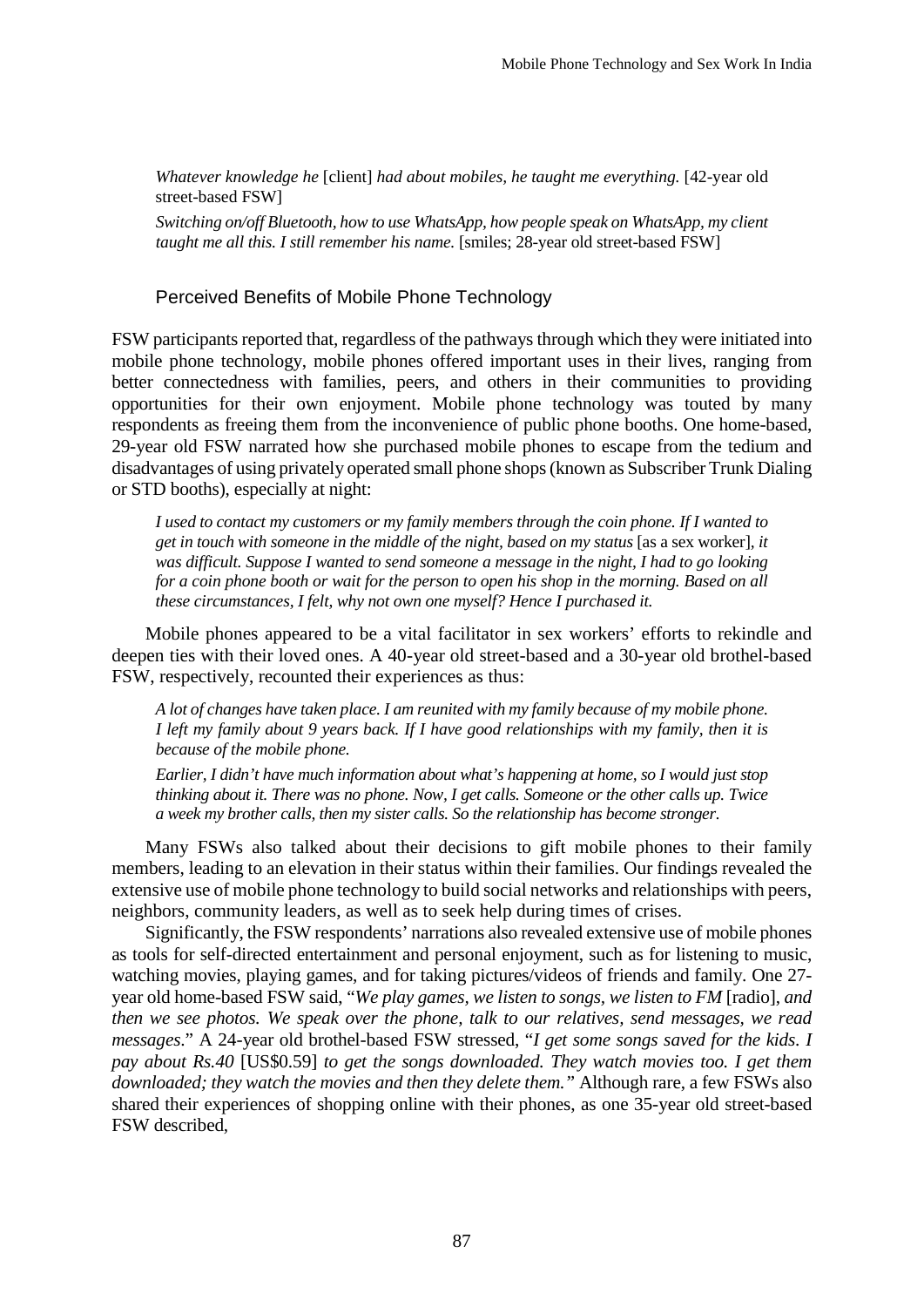*It* [mobile phone] *is useful now to buy jewelry: what sort of jewelry and* [from] *which store* to buy. A friend who works with me will send me the link on it [the phone]. I can see it *clearly. They show me the latest trends that I can choose from. They* [Web sites] *also suggest options that will be good. My son has selected two of those.*

For many sex workers in this study, mobile phone technology appeared to provide immense gateways that facilitated learning and other creative forms of self-expression. As one 30-year old brothel-based FSW asserted,

*Mobile has changed my life. I may be in the wrong line* [of work]*, but I've learned to read and write using a mobile. I've learned a lot through the mobile. Like, I didn't know how to sign. I didn't know what A looked like and didn't know any spellings. I didn't go to school at all. Slowly I learned this is A, B, C, D, etcetera*. [Writes her name.] *I've learned this because of the mobile.*

NGO personnel observed that sex workers' enhanced self-worth has resulted from mobile phone technology. This perspective is apparent in many of their narrations, as evidenced in the quotes below:

*When someone has access to a phone, it is so empowering. … A few words of English is empowering;…they can negotiate.* [33-year old female front line worker]

*Many can't read or write, so even the way they save a person's number through different ringtones, different visual symbols, etcetera., sort of makes them* [sex workers] *feel a sense of accomplishment and pride—that you don't have to be literate to be smart and intelligent.* [28-year old female supervisor]

*Around 92-95% of the women in the red-light area are illiterate. But they know how to use the smart phone! Sending video clips, photographs through Bluetooth using Internet, and downloading songs & movies. Now they know to do that very easily.* [49-year old female NGO manager]

Another real advantage of mobile phone technology that FSWs spoke about at length was related to their experiences within the realm of sex work. Respondents repeatedly underscored the newer opportunities presented by mobile phone technology in soliciting customers. As one 29-year old male NGO manager said,

*Especially with young girls, it's* [mobile phone technology] *a craze! They find it very necessary to have a smart phone. There are a few girls who have pornographic video clips on their cell phones. It becomes a very interesting way to solicit customers.*

Further, mobile phones appeared to provide FSWs a real chance to actively vet potential clients before engaging with them. A 45-year old street-based FSW elaborated on this process:

*We call and find out who he is, and then ask him what color clothes is he wearing. On reaching the spot, we observe him for a long time and then give him a missed call and* check if it is him. If we feel that the person is inappropriate then we don't go. That is what *we do. We switch off the phone for a while.*

Our study data were replete with instances of FSWs using mobile phone technology also to stay safe, vigilant, and seek support to get out of potentially dangerous situations. Mobile phones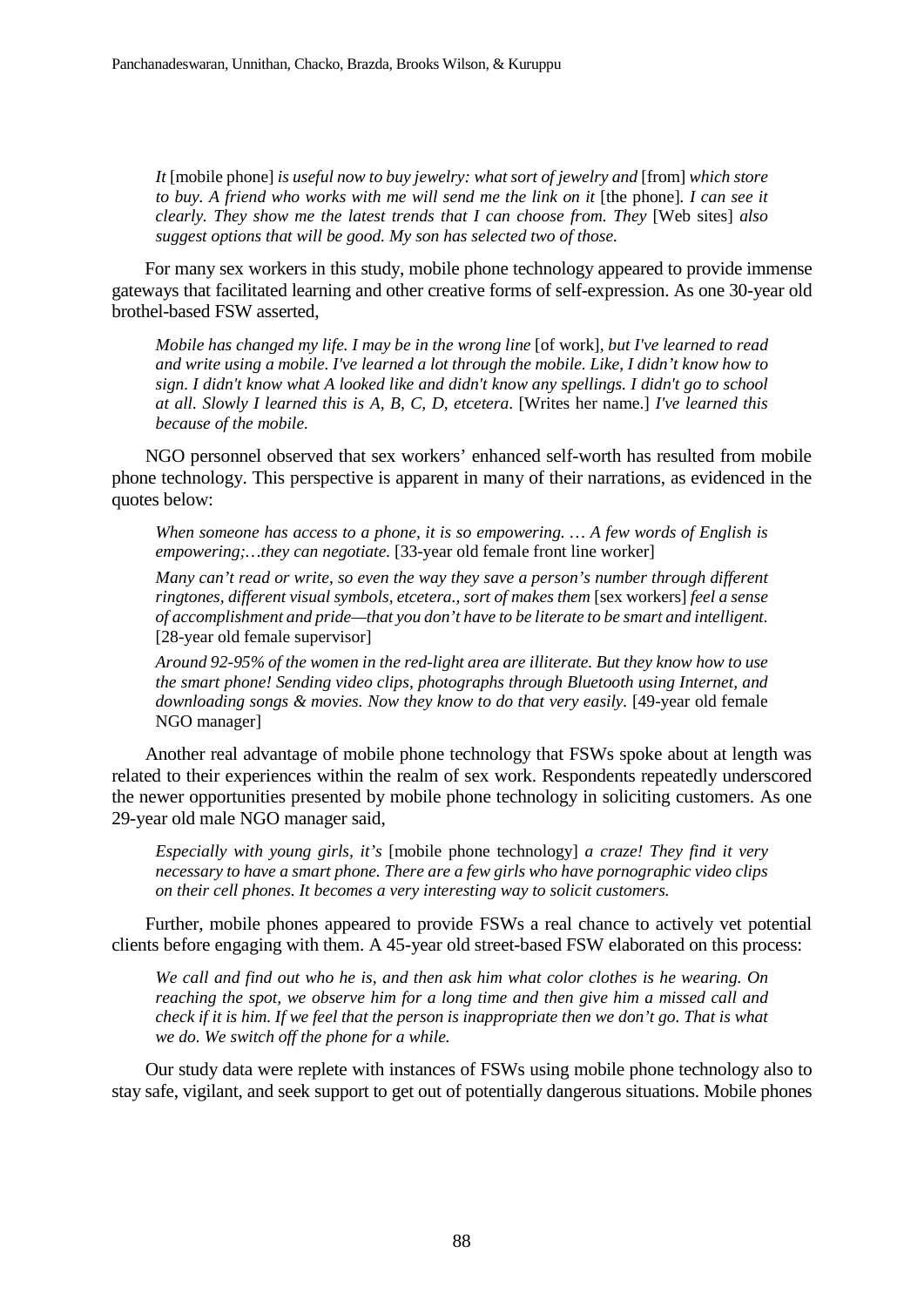were cited as critical for FSWs in building mutually supportive networks, as is evidenced from the following quotes from a 48-year old street and a 35-year old home-based FSW, respectively,

*Once it so happened, a girl, who went to a lodge to serve a client, found there were four* inside the room. She sent me blank messages. It was a code, I had told her that if there is *an emergency and if she is unable to call, she should send me blank messages, and I will call her back or do something.*

*We are a group of 4 to5 women....We usually inform at least one of them that I am going* to this place with this person, so she will know. So, when I don't come back even after half an hour or one hour, she will start calling me. If I don't answer or if my mobile is switched *off, she will start getting scared. Either they come searching for us or call the client and ask: "Why are you keeping her so long? Send her back." And they try to save us. We have done this many times.*

Despite the many advantages of mobile phones that FSWs cited, they also highlighted significant challenges. One of the key issues that FSW participants consistently pointed out was the cost of maintaining a mobile phone. Respondent narrations highlighted FSWs' elaborate strategies to keep the costs low. A 25-year old street and 20-year old brothel-based FSWs described their efforts as such:

I always keep a track on the costs per call and other offers. Based on the various mobile phone *offers* [and] *opportunities, I choose the plan. There are offers for 3 months, 6 months, and 9 months. I know a person who owns a mobile recharge and SIM-providing shop. I go to him* and ask him, which is the best recharge offer; if in case I need a SIM, I tell him that I need a good number. It should be an easy number for the others to keep note and for me to keep it by heart. If there is such a number, please keep it aside. I will purchase it. He calls me when *there is good recharge plan or if there is such a SIM. I purchase it.*

*Internet – when I feel I don't require it or it doesn't work,* [then] *I don't recharge. Even if I have recharge, I switch off* [the] *Internet on the phone.*

Another common strategy that all FSW respondents reported adopting was placing the onus of expensive talk-time on clients. A 41-year old street and a 30-year old home-based FSW strongly underscored their strategy:

*Even if they recharge my phone, I give them a missed call only… I don't call them…They call back.*

*Yes, customers normally call us only when required. So, if I give them a missed call, they could note down my number and call me when required.*

An aspect of mobile phone technology that posed significant hurdles for FSWs was the persistent fear of stealth photography and video recording by strangers and clients, and thus the resultant violation of their privacy. As a 34-year old brothel-based FSW explained,

*There is a building nearby.... from where photos have been clicked and have been printed in the newspaper as well. If they hide in the building and click, nobody will get to know. This has happened a lot.*

These kinds of incidents pushed FSWs to stay vigilant at all times, especially during activities associated with their work, meaning during solicitation and encounters with clients. A brothel-based FSW, aged 28 years, shared her experience as follows: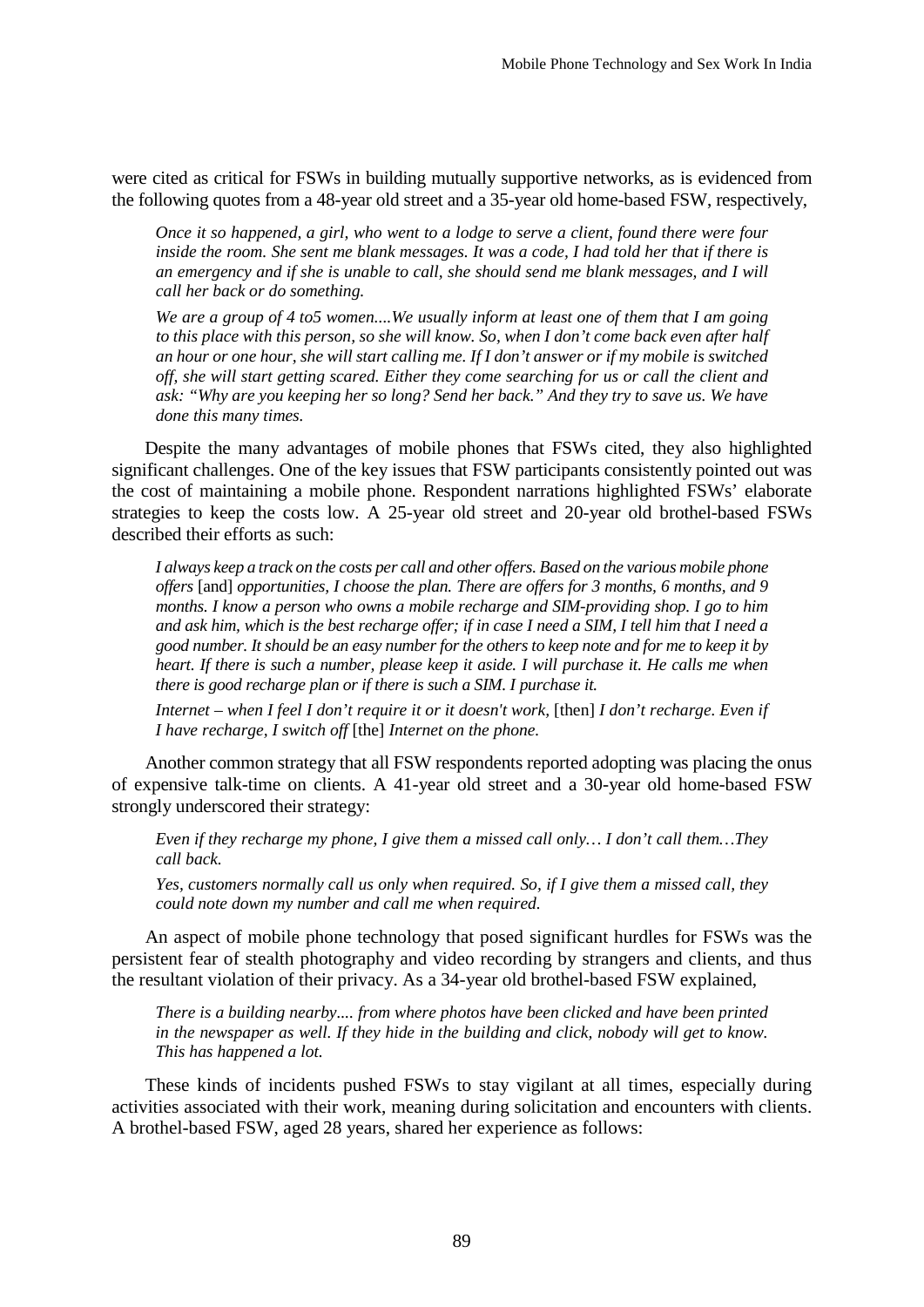*One day an incident happened. A customer* [client] *was trying to click a video when I and my friend was* [sic] *talking. Later on, I asked that person, "What video have you clicked?" He said, "I have not clicked any video." Then I said, "Show me your mobile." He replied: "No, no, why should I show my mobile to you?" Then our manager checked his mobile and got some videos.*

For many FSWs, incessant interrogations and monitoring of their use of mobile phones by their intimate partners/spouses presented additional challenges. A 36-year old street-based FSW described her experiences with her husband:

*Sometimes I think if we didn't have a phone, it would've been better.* [There would be] *no fights at home, no tension about the village. There would be nothing. Whenever I call* [people, they ask me to] *give money. Whenever I call, there's this problem [or] that problem. If someone calls* [me]*, then there are questions* [from my husband]: "*Who called? Why?" Rather than answer these questions, we should not have a phone at all.*

NGO personnel who interacted with FSWs on a regular basis commented on the gradual rise in partner violence arising from sex workers' use of mobile phones. A 45-year old female NGO supervisor said,

*Every day when they* [FSWs] *go back home, they* [partners] *will check the numbers on their phones. They will check how many calls, who has called. So it is a constant struggle for them* [FSWs] *to have those incoming and outgoing calls. They have to delete* [that information] *every day."*

A 51-year old female NGO manager pointed out additional disadvantages for brothel-based FSWs. The mobile phones allow for added surveillance and tracking of their activities and movements that, at times, results in a severe clamping down on their freedoms and privacy.

# **Mutual Engagement Using Mobile Phone Technology: Perspectives of FSWs and NGO Personnel**

Our study findings highlighted the changes brought about by the advent of mobile phone technology with respect to the potential implication regarding engagement with the sex worker community, outreach, and service delivery. The NGO personnel who participated in our study touted the vital role played by the technology in their ability to respond to FSWs' calls for help in times of emergency in real time.

NGO respondents also underscored the ease of ongoing contact and outreach with the sex worker community because of extensive mobile phone usage by FSWs. A 44-year old female NGO supervisor noted,

*It has become useful for us because keeping in touch is easier. Earlier, we had to go and hunt for them in brothels. Then we lost track of them. Now it has become easier: We have the mobile number. So, one call and you know where they are.*

In addition to these benefits, NGO personnel described the ease with which they could mobilize sex workers for protests and rallies through mobile phones, touting the technology's vital role as tools for grassroots activism. The same NGO manager continued,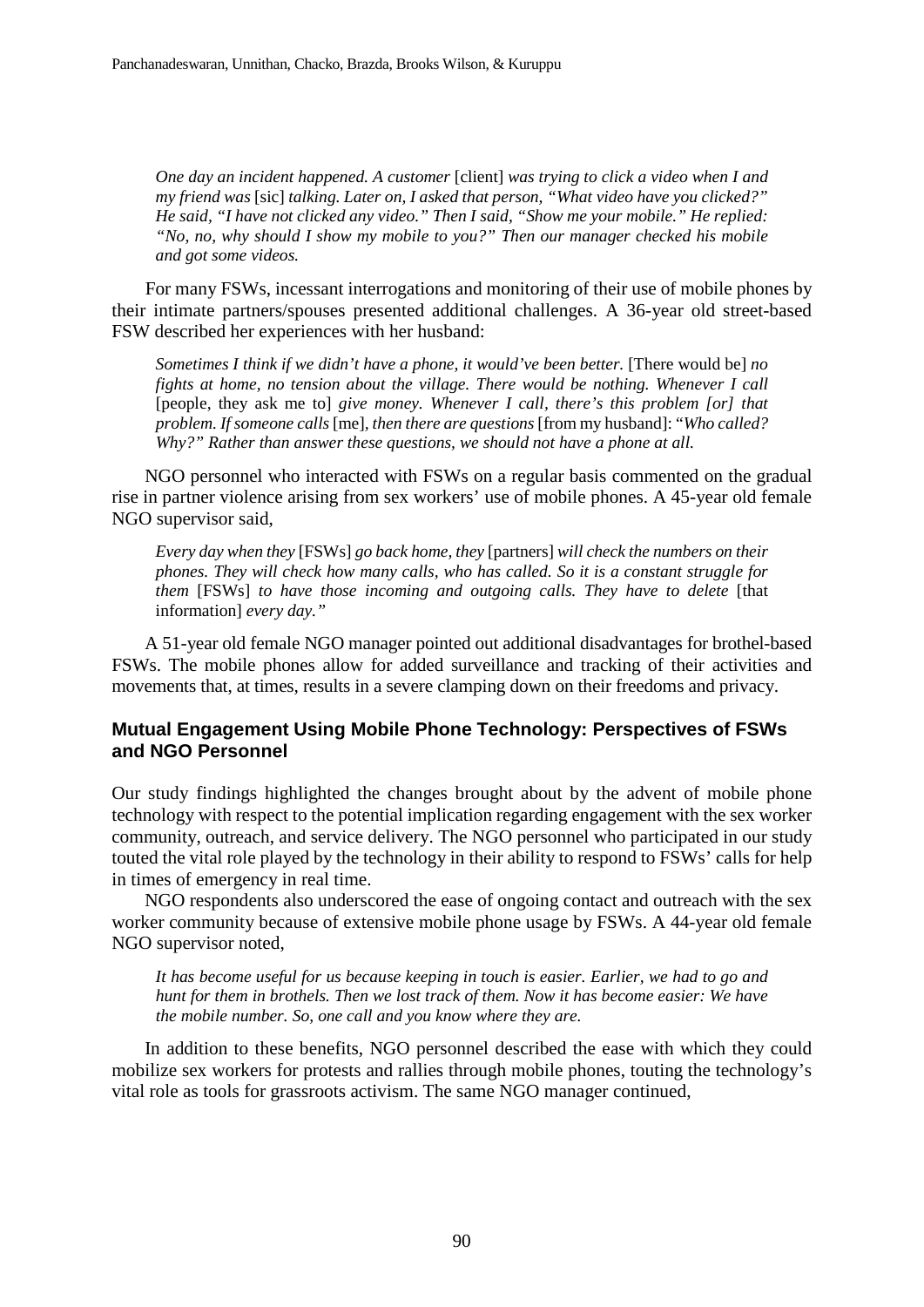*The other thing* [mobile phones] *have helped is sex worker rights and activism. If there is a rape, to mobilize the community is infinitely easier…if you are doing a protest or a rally the way other people use it. Sex workers also have multiple identities. So it is not just work, not just leisure, and not just activism.*

Data from FSW participants underscored these points, with some strongly citing the role of mobile phone technology essential in reaching out to their peers and allies for events. One 43-year old street-based FSW claimed,

*Of course it is useful! I can contact so many people over the phone for programs. I can mobilize people, both women sex workers and sexual minorities. My mobile phone is my best friend; it is like my full-time partner, helps me with everything. I can mobilize more than 100 people over the phone: My tongue has such a value and power; I have built a rapport in such a way with both the communities. I make sure that the people who are dependent on me, nothing bad should happen to them.*

Respondent narrations also shed light on mobile phone technology's ability to build bridges between NGOs, sex workers, and service providers, especially from the public sector, criminal justice system, and social services. A 31-year old male NGO head asserted,

*We have a very strong outreach program. Recently, we had a health check-up camp. Three days before that, our staff went out to remind them* [FSWs]*. Several women told our outreach workers: "In this heat, why do you come to tell us? You have our cell phones. Why don't you* just call us? Even on the day of the camp, the minute you call us we will come." So you see *now how our outreach perhaps has become outreach through telephone.*

At the same time, some NGO leaders lamented how mobile phone technology had significantly altered the nature of engagement with the sex worker community, with fewer inperson visits and personal connections. A 42-year old female manager stated,

*Over the phone, a lot of things can be sorted out. But in social work,* [in] *the one-to-one relationship that is required, the technology blocks* [that interpersonal connection]*. Seeing the facial expressions, hearing her* [FSW's] *struggles* [and] *troubles and what she is going* [through] *is important. Over the phone, I am only hearing her voice and am very technical in my approach. Yes, getting in touch with the woman* [FSW] *has become easier for the staff. For me, to an extent* [there is] *a little negative component because the field visits have become less* [frequent and the] *link to the community may break at times. But at other times, it makes the work much more easier because, with a limited number of field staff, that you can deal with more number of women* [FSWs]*.*

A significant number of FSWs also considered mobile phone technology, especially phone calls, to be a more efficient and effective way for NGO personnel to communicate with them. This is well depicted in the following quote by a 32-year old street-based FSW, who described the newer interactions with local NGOs,

*More than sending an SMS* [Short Messaging Service]*, they* [the NGO staff] *give us a call and inform us about the program. With SMS, there is a possibility that people see it or don't see it. That is why they inform us over the phone. They explain the date, day, and venue, and give us the program details. They know that we don't see SMS. It is better to let us know over the phone.*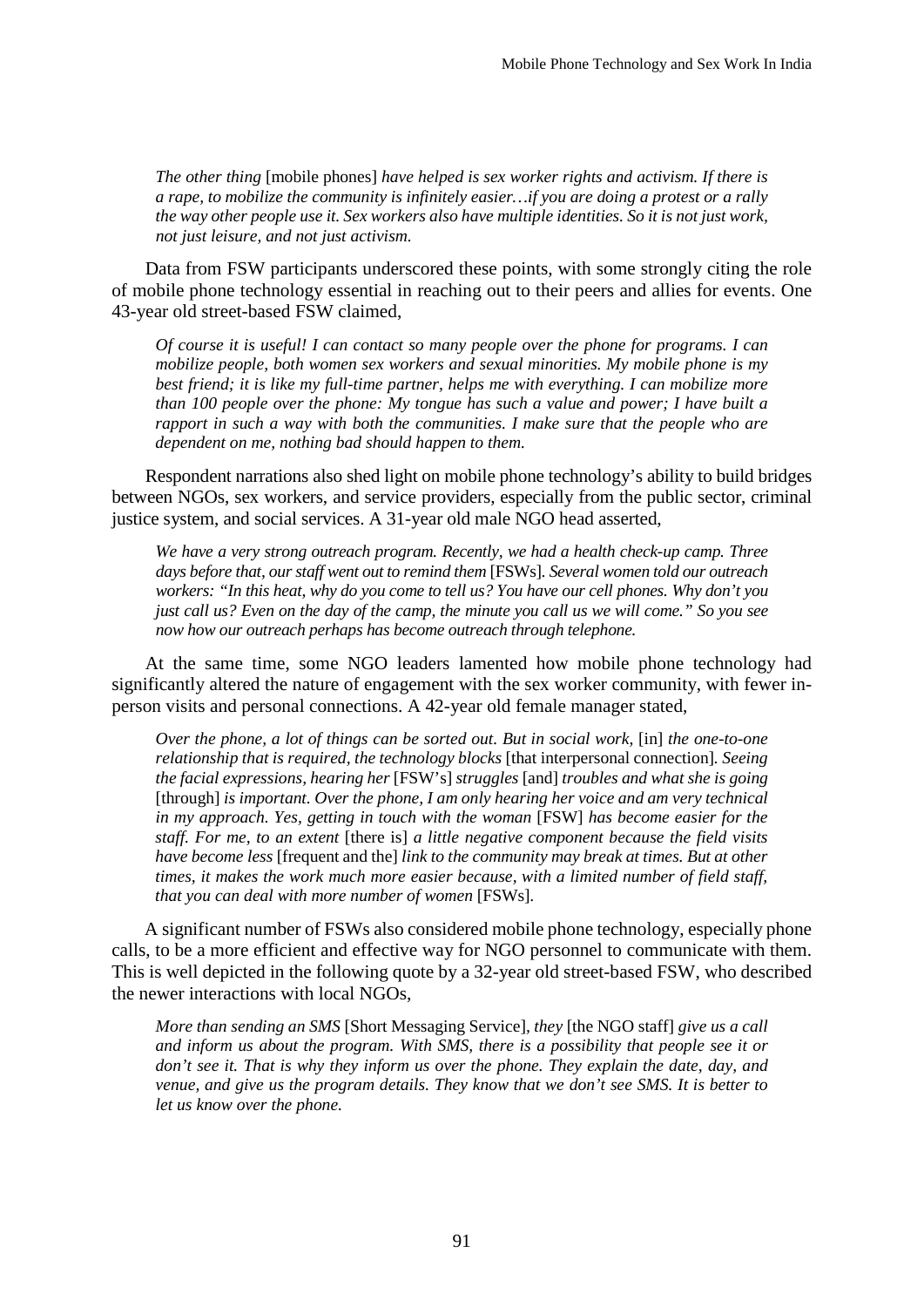Many FSW respondents also acknowledged their literacy challenges and expressed their preference for voice calls. One 40-year old street-based FSW elaborated, "*Yes, voice message* would be the best. One can just listen to it, one doesn't need to read. We know how to listen to *voice messages.*" Yet, despite obvious disadvantages, many FSWs expressed their strong affinity to learning technology. As one 28-year old brothel-based FSW said, *"If we have to learn something new, why wouldn't we learn it? It is required."*

Our findings revealed NGOs used mobile phone technology in varied ways to work with the sex worker community, ranging from initiating mobile technology-based health promotion interventions, and crisis messaging to information dissemination on important events. A few NGO staff underscored the importance of working with brothel owners actively to support the FSWs during times of crises. A number of NGO respondents underscored the vital challenge in enabling FSWs' independence during times of emergency through mobile apps because of linguistic barriers. As one 34-year old male supervisor pointed out, the apps useful for safety *"are all in English, so it is very difficult* [for FSWs] *to write* [and] *type. So it is not easy to make them* [FSWs] *use all these apps…because they* [are] *not available in any of the regional languages."*

Importantly, a few NGO personnel respondents also reflected on the slow uptake of mobile phone technology among the NGO community, highlighting a distinct divide in the sex workers' and NGO staff's readiness to use and adopt technology for interventions. Another 45 year old NGO leader expressed candidly,

*We are not advanced in technology, so we can't expect the women to be. We need to develop our own knowledge and get equipment* [phones] *to be able to deal with this type of situation. The older generation* [of staff] *tend to have technology phobia.*

Another significant aspect that especially NGO managers highlighted was the real gap between technology used by some FSWs and by NGO staff. This issue was highlighted by a senior female NGO manager, who said,

*Ours is an absolutely local grassroots organization, so we have also staff from lower middle-class families…So, in terms of technology—their phones—we are limited…. The organization has to make arrangements for high-end phones if need to have it for the staff.* You can't do it for one person; you need to do it for the entire [staff]. So, that poses a lot *of difficulties in the process.*

Finally, a few of the NGO personnel expressed reservations about omnipresent availability necessitated by mobile phone technology. Their concern focused on the expectation that they would be available to respond to FSWs at all hours during the day and night.

#### **DISCUSSION**

Findings from the current study revealed the ubiquitous presence and salience of mobile phone technology in the lives of FSWs in India. Results revealed how FSWs in India appeared to have acquired, adopted and adapted the mobile phone to suit their own personal, social, and professional practices, as has been found in earlier research among low-income populations (Lipset, 2013; Tenhunen, 2008). As in the previous literature that pointed to low-income women with low levels of literacy finding intermediaries such as family members, including children and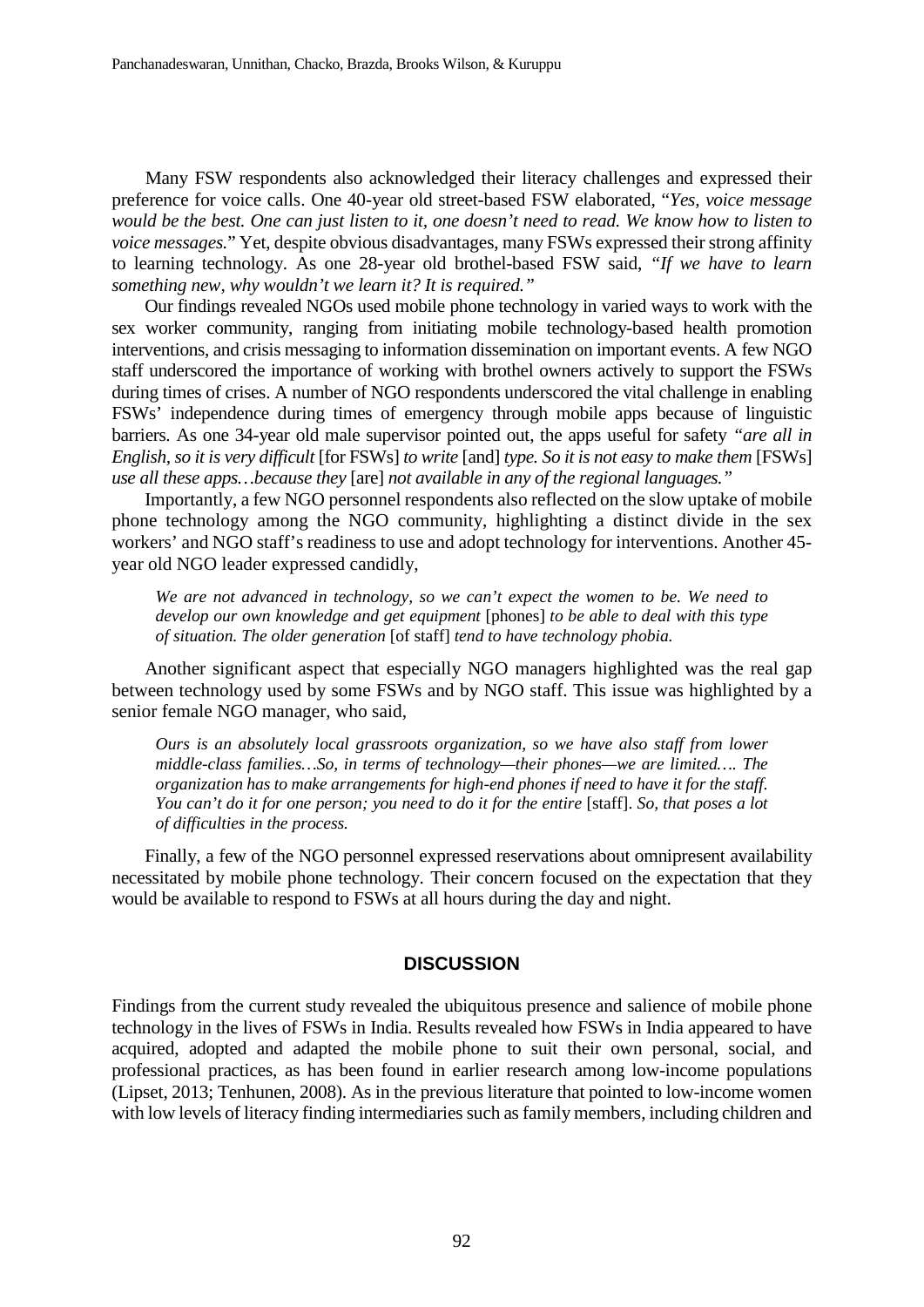spouses, to help them to master mobile phone technology (Lemish & Cohen, 2005; Sambasivan et al., 2010), this study also shed light on some of the key actors responsible for the initiation of mobile phone technology among sex workers. These actors include their trusted partners/clients, peers, children, husbands, NGOs, phone sellers, and brothel owners.

Results highlighted some of the perceived benefits that FSWs attributed to mobile phone technology and the manner in which this marginalized group deftly adopted and adapted the technology to their advantage. The process of gradual familiarization with the new technology among FSWs revealed the role of mobile phone technology in enabling FSWs' sense of selfefficacy through mastering the use of mobile phones for self-directed enjoyment and skill building, including clicking pictures, consuming music, watching movies, shopping online, and learning English. Moreover, the FSWs' sense of deep appreciation for the device is similar to findings in earlier studies in India among nonFSW populations (Doron, 2012; Jouhki, 2013; Mehta & Mehta, 2014) and echoed Sengupta et al.'s (2007) study that showed the benefits obtained by poor women from owning electronic devices, such as MP3 players. FSWs' experiences in this study mirrored the experiences of lower-class women who worked as domestic workers—that is, their ability to connect with others for their businesses and so forth—but sharply contrasted with upper-class married women's supervised and limited use of the same within traditional households, as found in earlier research in India (Doron, 2012; Jouhki, 2013).

Most FSW respondents in our study were primarily self-employed and were able to exercise significant agency and choice in initiating ownership of new technology, thus maintaining control and proactively using their mobile phones to further their personal goals to a large extent. Further, the results from the narratives of FSWs in our study indicated a sense of pride and achievement owing to their adoption and use of mobile phone technology with ease, despite the lack of formal education, which is in line with the overall findings from past literature that have underscored exposure to technology and women's confidence (GSMA mWomen Programme, 2010; Lemish & Cohen, 2005; Sambasivan et al., 2010; Sengupta et al., 2007). Researchers have demonstrated technology's role in furthering women's access to productive employment and the resulting financial well-being (Boateng, Hinson, Galadima & Olumide, 2014; GSMA mWomen Programme, 2012a; Jennings & Gagliardi, 2013). Our results echoed those from past research, demonstrating that the poor FSWs' novel ways of using mobile phone technology to solicit clients aided in their efforts to achieve financial stability. Past studies have focused on women's use of mobile phone technology to expand their social networks and to maintain their connections with family members (GSMA mWomen Programme, 2010; Jouhki, 2013; Livholts & Bryant, 2013; Pertierra, 2005; Sengupta et al., 2007; Tenhunen, 2008; Zainudeen et al., 2010), which was a recurrent theme in the our study as well. Our FSW respondents used mobile phones to forge deeper and more meaningful ties within peer networks, community members, and their families, and were especially useful in seeking help during crises.

Despite the real gains of mobile technology for FSWs, findings from our study underscore the need for cautious optimism regarding the perceived impact of mobile phone technology for FSWs. Mobile phones appear to both liberate and constrain FSWs by fostering independence but yet somewhat isolate and perpetuate increased control of the FSWs by diverse actors in their lives. This study's findings clearly indicate mobile phone technology's capacity to challenge sex workers' need for privacy and anonymity because of nonconsensual photography and videography by clients and strangers. This finding was similar to earlier research in India among nonsex worker populations, which found that women were concerned about the "abuse of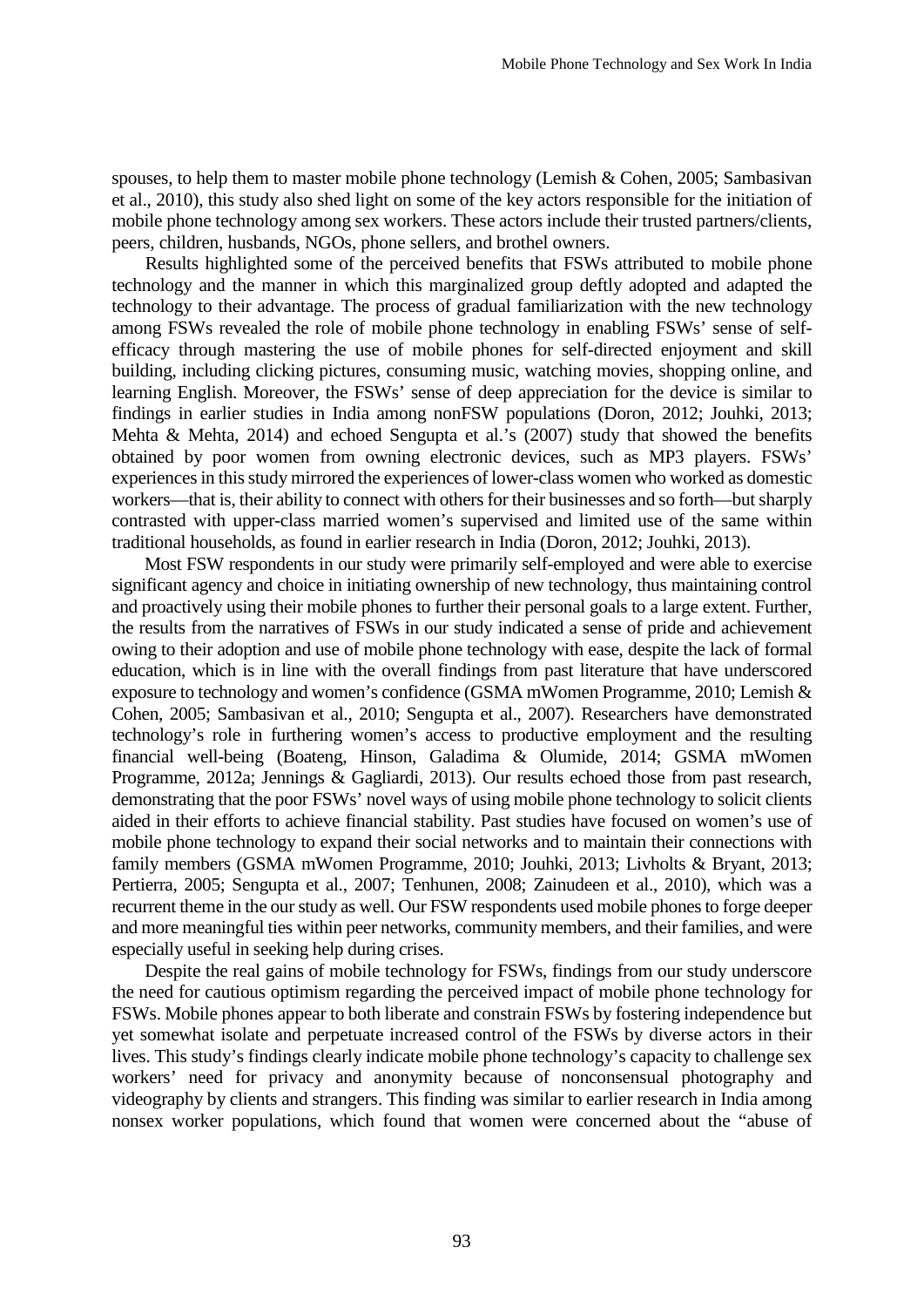photography by men," referring to men secretly clicking pictures of women (Jouhki, 2013, p. 47). Although FSWs in our study appeared to exercise agency and autonomy in procuring and using mobile phones, their ability to feel empowered wassignificantly diminished within genderbound intimate relationships, where surveillance stemming from their partner's sexual jealousy, and culture-specific gender norms in India was commonplace, as found in prior studies (Archambault, 2011, Doron, 2012; Jouhki, 2013; Panchanadeswaran et al., 2017).

Another striking finding from our study was the NGO personnel's recognition of the possibilities of creating technology-based interventions for the sex worker community, given FSWs' extensive adoption and adaptations of mobile phone technology, while acknowledging their own limited current use of the technology. Given that the technologies underlying mobile phones are becoming more powerful, cheaper, and increasingly accessible to all segments of populations globally (Patrick et al., 2008), mobile phones present an important opportunity to develop mobile phone-based mechanisms for greater outreach and service delivery to vulnerable groups such as sex workers. As prior studies show, the lack of local and community-related content can be a major barrier in women's use of IT for economic empowerment (Hafkin & Taggard, 2001; Jorge, 2002; Ojokoh, 2009).

#### **CONCLUSIONS**

A few limitations of the study bear mentioning. Given that all the data were based on selfreports, the disadvantages posed by recall bias and social desirability are real. Further, findings are based on an examination of the experiences and views of a group of purposively sampled FSWs and NGO personnel. As a result, it is not possible to generalize the conclusions drawn from this study to the larger population of FSWs in India. However, these limitations notwithstanding, this study fills an important gap in existing literature by highlighting the complex socio-cultural-economic considerations that govern the optimal level of FSWs' access to, adaptation of, and use of mobile phone technology.

This study adds to the existing literature in understanding the unique and nuanced ways in which FSWs acquire, adopt, and adapt mobile phone technology and how this is different from and similar to the use of mobile phones by marginalized women from distinct sociocultural contexts around the world. Thus, evidence from this study points to some important implications.

First, FSWs' extensive use of and ease with mobile phone technology in India presents an important opportunity for the development of phone-based interventions that address not only crises interventions but also help strategize and deepen social connectedness beyond their immediate communities. Mobile phones also may be a vital tool in helping sex workers to organize, mobilize, and advocate for change, as well as participate actively in local and regional political forums. Seamlessly integrating mobile phone-based tools into existing services for sex workers may be an urgent priority for NGOs (Navani-Vazirani et al., 2017). Most importantly, as underscored in prior research (e.g., Thomas et al., 2017), mobile phone-based interventions with FSWs need to outgrow merely addressing issues around HIV prevention and encompass domains such as digital literacy and building competencies around safety and privacy. As this phenomenological exploration suggests, while mobile phone technology has the potential to be a transformative social change agent in terms of providing FSWs with a sense of agency, it may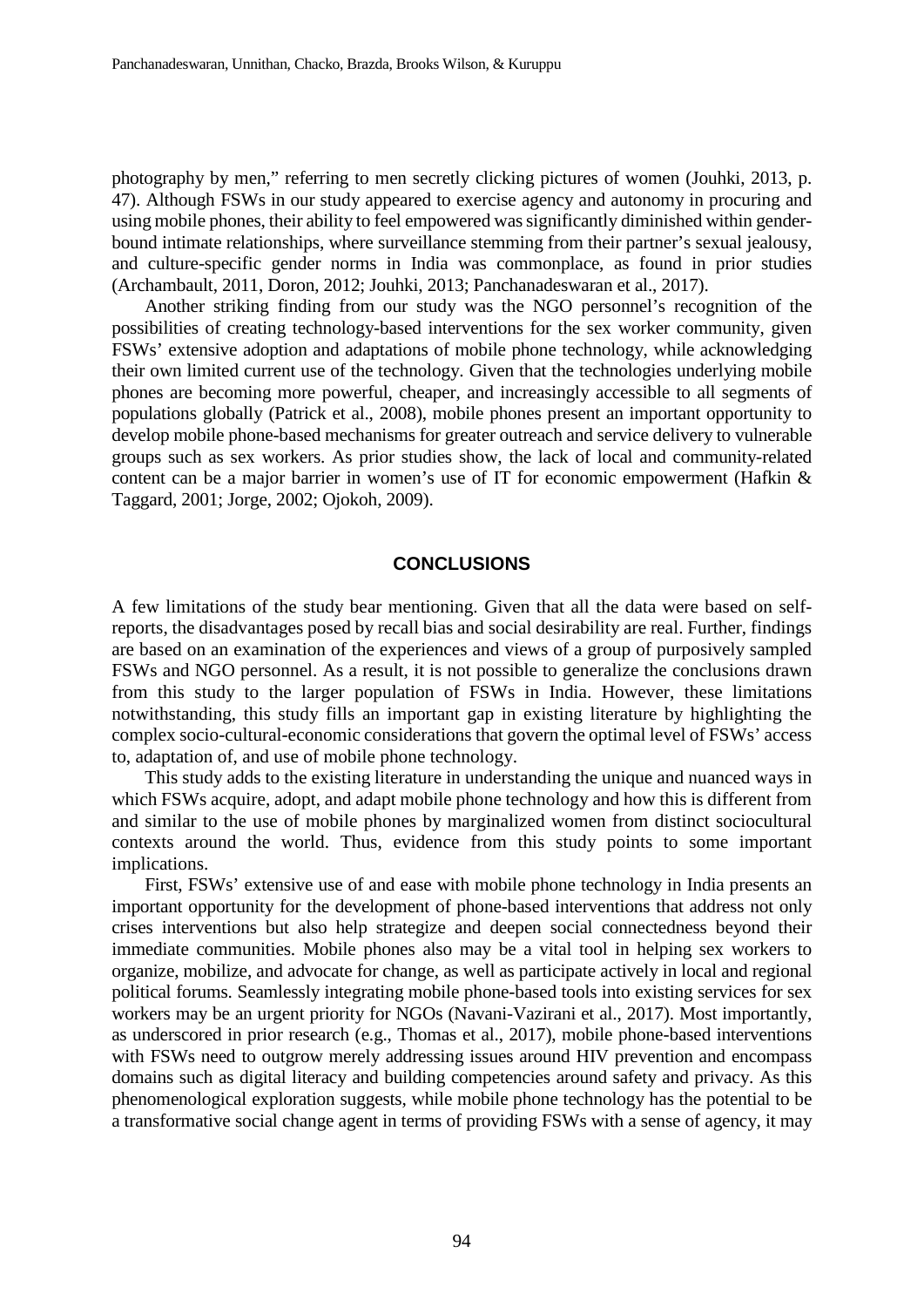not be necessarily empowering given its abilities to deepen gender divides and hierarchies. Thus, future research will need to focus on the manner in which ICTs, specifically mobile phone technology, impact gender relations for FSWs within various sexual partnerships.

More research that clearly delineates the barriers to optimal access and use of ICTs by women in general and FSWsin particular is critical in addition to recognition of women's agency in overcoming constraints (Chib & Chen, 2011). Designers of technologies for poor women in developing nations like India will need to account for the challenges faced by marginalized and stigmatized groups like FSWs around issues of privacy, literacy, and cost. Importantly, listening to women's voices and acknowledging their ideas in the quest to make ICTs accessible and ensuring their equitable use would be an essential prerequisite in developing newer interventions (Ojokoh, 2009) while remaining cognizant of the fact that significant social changes cannot be directly attributed to any technology (Mehta & Mehta, 2014). Further, understanding FSWs' intersections with mobile phone technology in the context of the similarities and the differences with other at-risk vulnerable populations is critical when developing and using technology-based interventions to affect change. It is critical to bear in mind that FSWs' access and use of mobile phone technologies are besieged with complex sociocultural and economic considerations. Given that FSWs greatly value privacy, trust, and anonymity, it is critical that mobile phone-based interventions recognize the inherent challenges to potential violation of privacy and respect sex workers' need for strict boundaries (Sambasivan et al., 2011) while balancing the need for personal connection. A thorough evaluation of the challenges posed by mobile phone technology, including linguistic and literacy barriers in applications that prevent the optimal use of technology by sex workers, would be critical in the development of mobile phone technologybased interventions.

### **IMPLICATIONS FOR APPLICATION**

Technology is a multifaceted tool and has significant implications for sex workers' personal and professional lives. In addition to enabling increased agency for furthering their financial stability, mobile phone technology also plays a critical role in cementing FSWs' social ties with their family, friends, professional networks, and the larger community. Exploiting the ubiquity of mobile phone technology among the FSW community should be an important priority for policymakers, NGOs, and other stakeholders for timely outreach, crisis intervention, and service delivery. Demystifying technology through ongoing training and updating technical skills would also go a long way in empowering marginalized FSWs to ensure that women gain control technology to maximize the benefits and reduce vulnerabilities inherent in the use of mobile phone technology.

### **ENDNOTE**

<sup>1.</sup> In all the quotes, the use of ellipses indicates pauses in the speech of the participants.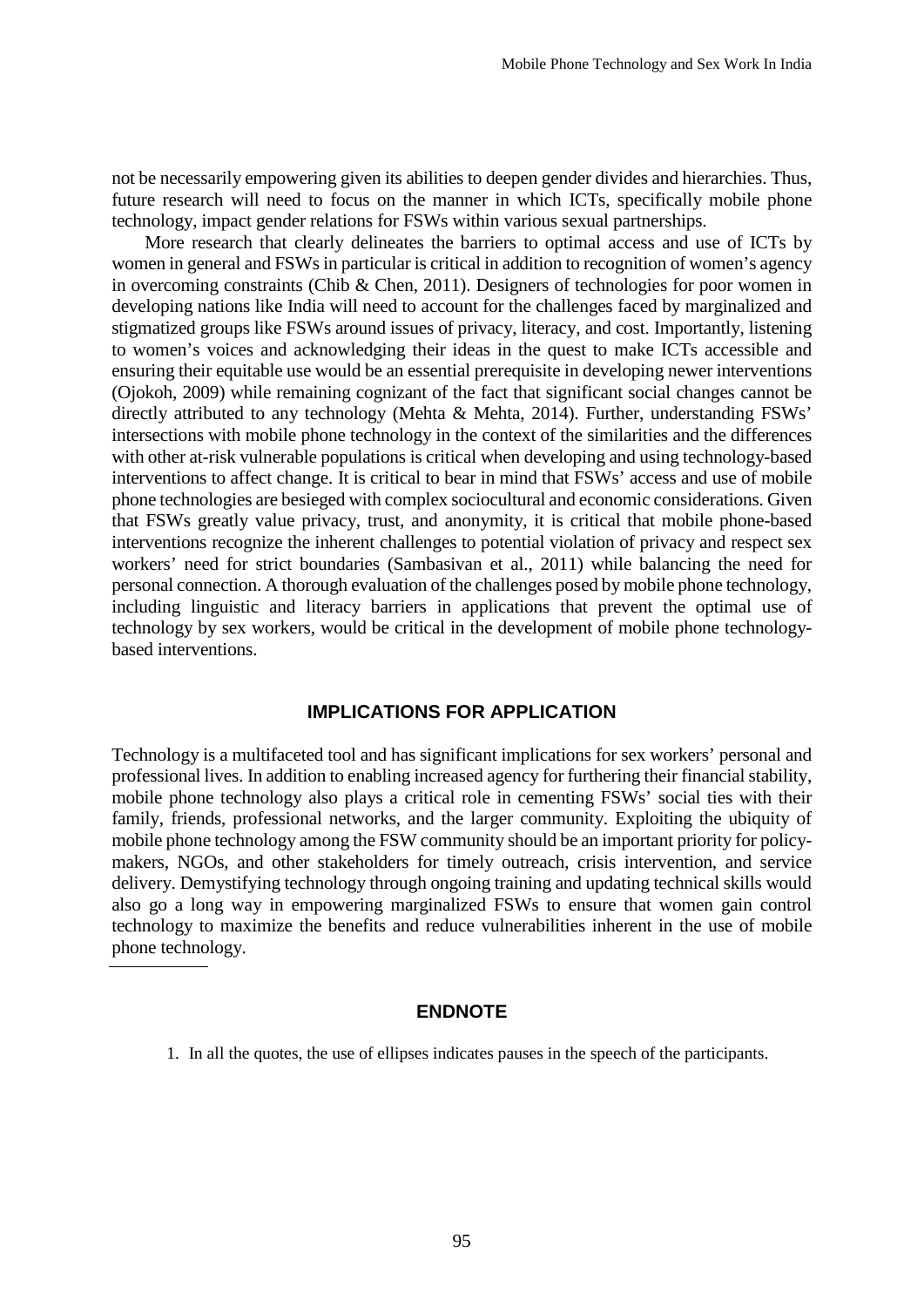### **REFERENCES**

- Aral, S. O., St Lawrence, J. S., & Uuskula, A. (2006). Sex work in Tallinn, Estonia: The sociospatial penetration of sex work into society. *Sexually Transmitted Infections*, *82*, 348–353. https://doi.org/10.1136/sti.2006.020677
- Archambault, J. S. (2011). Breaking up "because of the phone" and the transformative potential of information in Southern Mozambique. *New Media & Society*, *13*(3), 444–456.
- Bahadur, M. K. C., & Murray, P. J. (2010). Cell phone short messaging service (SMS) for HIV/AIDS in South Africa: A literature review. *Studies in Health Technology and Informatics*, *160*, 530–534. https://doi.org/10.3233/978-1-60750-588-4-530
- Beattie, T. S. H., Bradley, J. E., Vanta, U. D., Lowndes, C. M., & Alary, M. (2013). Vulnerability reassessed: The changing face of sex work in Guntur district, Andhra Pradesh. *AIDS Care*, *25*, 378–384. https://doi.org/10.1080/09540121.2012.701726
- Bernard, H. R. (2011). Qualitative data analysis I: Text analysis. In N. E. Roberts & M. Manzano (Eds.), *Research methods in anthropology: Qualitative and quantitative approaches* (5th ed.). Lanham, MD, USA: Rowman & Littlefield.
- Boateng, R., Hinson, R., Galadima, R., & Olumide, L. (2014). Preliminary insights into the influence of mobile phones in micro-trading activities of market women in Nigeria. *Information Development*, *30*(1), 32–50. https://doi.org/10.1177/0266666912473765
- Buzdugan, R., Copas, A., Moses, S., Blanchard, J., Isac, S., Ramesh, B. M., Washington, R., Halli, S. S., & Cowan, F. M. (2010). Devising a female sex work typology using data from Karnataka, India. *International Journal of Epidemiology*, *39*(2), 439–448.
- Buzdugan, R., Halli, S. S., Hiremath, J. M., Jayanna, K., Raghavendra, T., Moses, S., Blanchard, J., Scambler, G., & Cowan, F. (2012). The female sex work industry in a district of India in the context of HIV prevention. *AIDS Research and Treatment*, Article ID 371482, 1–10. http://dx.doi.org/10.1155/2012/371482
- Casado, E., & Lasén, A. (2014). What is disturbing and why not to disturb: On mobile phones, gender, and privacy within heterosexual intimacy. *Mobile Media & Communication*, *2*(3), 249–264.
- Chib, A., & Chen, V. H. H. (2011). Midwives with mobiles: A dialectical perspective on gender arising from technology introduction in rural Indonesia. *New Media & Society*, *13*(3), 486–450.
- Deshmukh, M., & Mechael, P. (2013). *Addressing gender and women's empowerment in mHealth for MNCH: An analytical framework*. Washington, DC, USA: mHealth Alliance. Retrieved on June 2, 2017, from http://www.villagereach.org/wp-content/uploads/2013/07/gender\_analytical\_framework\_report.pdf
- Donner, J. (2008). Research approaches to mobile use in the developing world: A review of the literature. *The Information Society: An International Journal, 24*(3), 140–159.
- Doron, A. (2012). Mobile persons: Cell phones, gender and the self in North India. *The Asia Pacific Journal of Anthropology*, *13*(5), 414–433.
- Goluboff, S. L. (2016). Text to sex: The impact of cell phones on hooking up and sexuality on campus. *Mobile Media & Communication*, *4*(1), 102–120.
- GSMA Development Fund & Cherie Blair Foundation for Women (2010). *Women & mobile: A global opportunity— A study on the mobile phone gender gap in low and middle-income countries*. Retrieved August 22, 2017, from http://www.cherieblairfoundation.org/wpcontent/uploads/2012/07/women\_and\_mobile\_a\_global\_opportunity.pdf
- GSMA mWomen Programme (2012a). *Realising the mWomen Opportunity: A framework for designing the mWomen business case.* Retrieved September 1, 2017, from https://www.gsma.com/mobilefordevelopment/wpcontent/uploads/2013/01/GSMA\_mWomen\_Business\_Case\_Framework\_Full\_Report\_-FINAL.pdf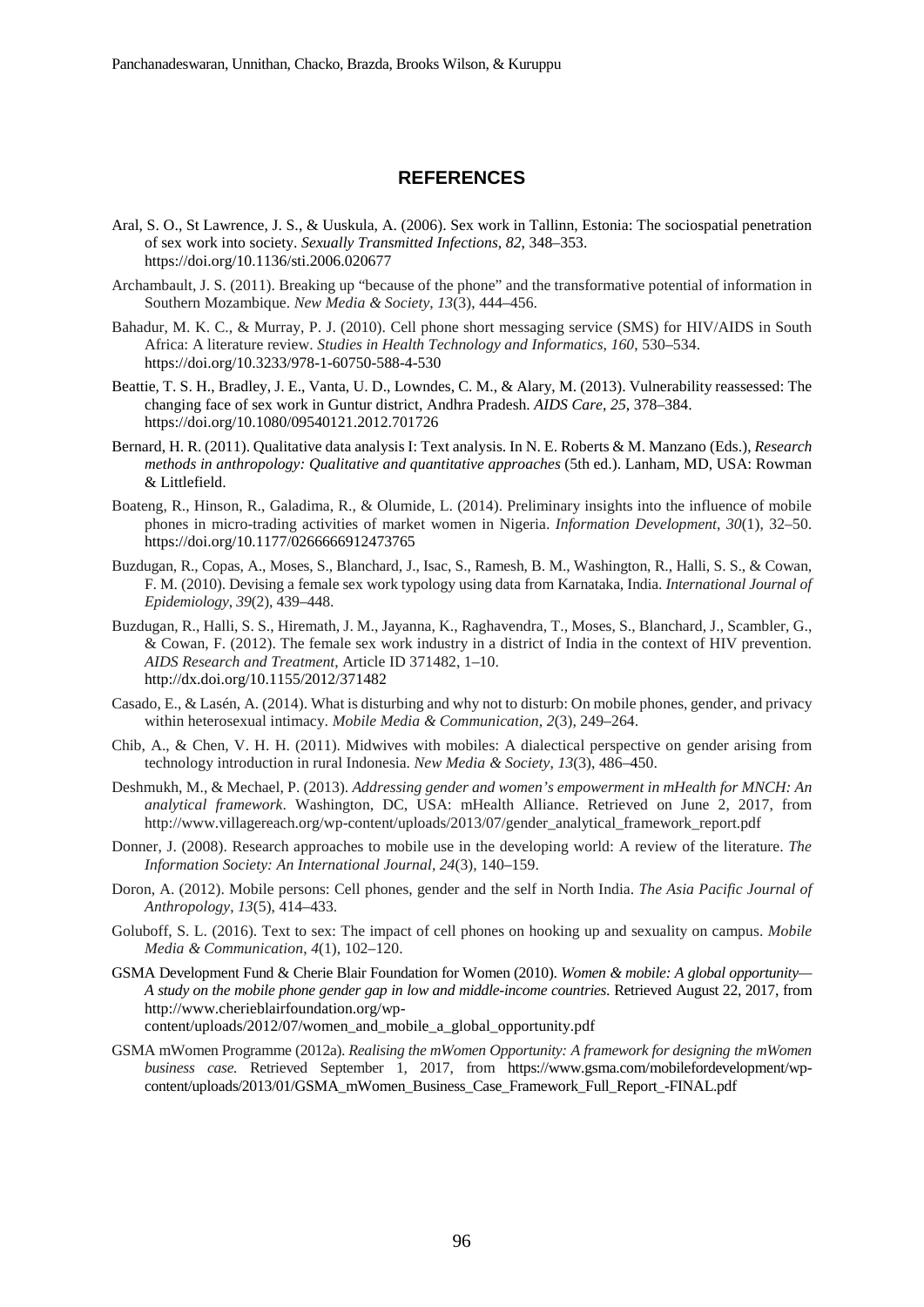- GSMA mWomen Programme (2012b). *Striving and surviving: Exploring the lives of women at the base of the pyramid*. Retrieved on September 1, 2017, from https://www.gsma.com/mobilefordevelopment/wpcontent/uploads/2013/01/GSMA\_mWomen\_Business\_Case\_Framework\_Full\_Report\_-FINAL.pdf
- Hafkin, N., & Taggart, N. (2001, June). Gender, information technology, and developing countries: An analytic study. Retrieved on September 22, 2017, from

http://www.mujeresenred.net/zonaTIC/IMG/pdf/Gender\_Book\_NoPhotos.pdf

- Handapangoda, W. S., & Kumara, A. S. (2013). The world at her fingertips? Examining the empowerment potential of mobile phones among poor housewives in Sri Lanka. *Gender, Technology and Development*, *17*(3), 361–385. https://doi.org/10.1177/0971852413498742
- Smales, P. (2011). The power to organise and engage: The use of ICT by women migrant domestic workers' organisations—Hong Kong and Taiwan (Research Program Report 2011). Retrieved on August 23, 2017, from https://www.gender-is-citizenship.net/sites/default/files/citigen/uploads/DraftTT\_cover.pdf
- International Telecommunications Union (ITU), Telecommunication Development Bureau. (2017). ICT facts and figures 2017. Retrieved on September 30, 2017, from https://www.itu.int/en/ITU-D/Statistics/Documents/facts/ICTFactsFigures2017.pdf
- Jacobsen, J. P. (2011). The role of technological change in increasing gender equity with a focus on information and communications technology. *ACSPL Working Paper Series*, *1, Article 2.* Available at https://wesscholar.wesleyan.edu/wps/vol1/iss1/2
- Jain, A. K., & Saggurti, N. (2012). The extent and nature of fluidity in typologies of female sex work in southern India: Implications for HIV prevention programs. *Journal of HIV/AIDS & Social Services*, *11*, 169–191. https://doi.org/10.1080/15381501.2012.678136
- Jennings, L., & Gagliardi, L. (2013). Influence of mHealth interventions on gender relations in developing countries: A systematic literature review. *International Journal for Equity in Health*, *12*(1), 85–95. https://doi.org/10.1186/1475-9276-12-85
- Jorge, S. N. (November, 2002). *The economics of ICT: Challenges and practical strategies of ICT use for women's economic empowerment.* Paper presented at the United Nations Division for the Advancement and Empowerment of Women (DAW) Expert Group Meeting on Information and Communication Technologies and their Impact on and Use as an Instrument for the Advancement and Empowerment of Women. Seoul, Republic of Korea.
- Jouhki, J. (2013). A phone of one's own? Social value, cultural meaning and gendered use of the mobile phone in South India. *Journal of the Finnish Anthropological Society, 38*(1), 37–58.
- Lemish, D., & Cohen, A. A. (2005). On the gendered nature of mobile phone culture in Israel. *Sex Roles*, *52*(7- 8), 511–521. https://doi.org/10.1007/s11199-005-3717-7
- Lipset, D. (2013). Mobail: Moral ambivalence and the domestication of mobile telephones in Peri-Urban Papua New Guinea. *Culture, Theory and Critique*, *54*(3), 335–354. https://doi.org/10.1080/14735784.2013.826501
- Livholts, M., & Bryant, L. (2013). Gender and the telephone: Voice and emotions shaping and gendering space. *Human Technology: An Interdisciplinary Journal on Humans in ICT Environments*, *9*(2), 157–170.
- Mahapatra, B., Saggurti, N., Halli, S. S., & Jain, A. K. (2012). HIV risk behaviors among female sex workers: Using cell phone for client solicitation in India. *Journal of AIDS and Clinical Research. S1:014*, 1–6 https://doi.org/10.4172/2155-6113.S1-014
- Maleka, M. B. M. (2012). *A gender-based analysis of ICT adoption and usage in South Africa.* Master's Thesis, University of Witwatersrand, Johanneshburg, South Africa. Retrieved October 2, 2017 from https://core.ac.uk/download/pdf/39670837.pdf
- Mehta, B. S., & Mehta, N. (2014). ICT and socio-economic empowerment of rural women: Case of mobile phone in India. *Knowledge Horizons–Economics*, *6*(4), 103–112.
- Mendonça, S., Crespo, N., & Simões, N. (2015). Inequality in the network society: An integrated approach to ICT access, basic skills, and complex capabilities. *Telecommunications Policy*, *39*(3-4), 192–207.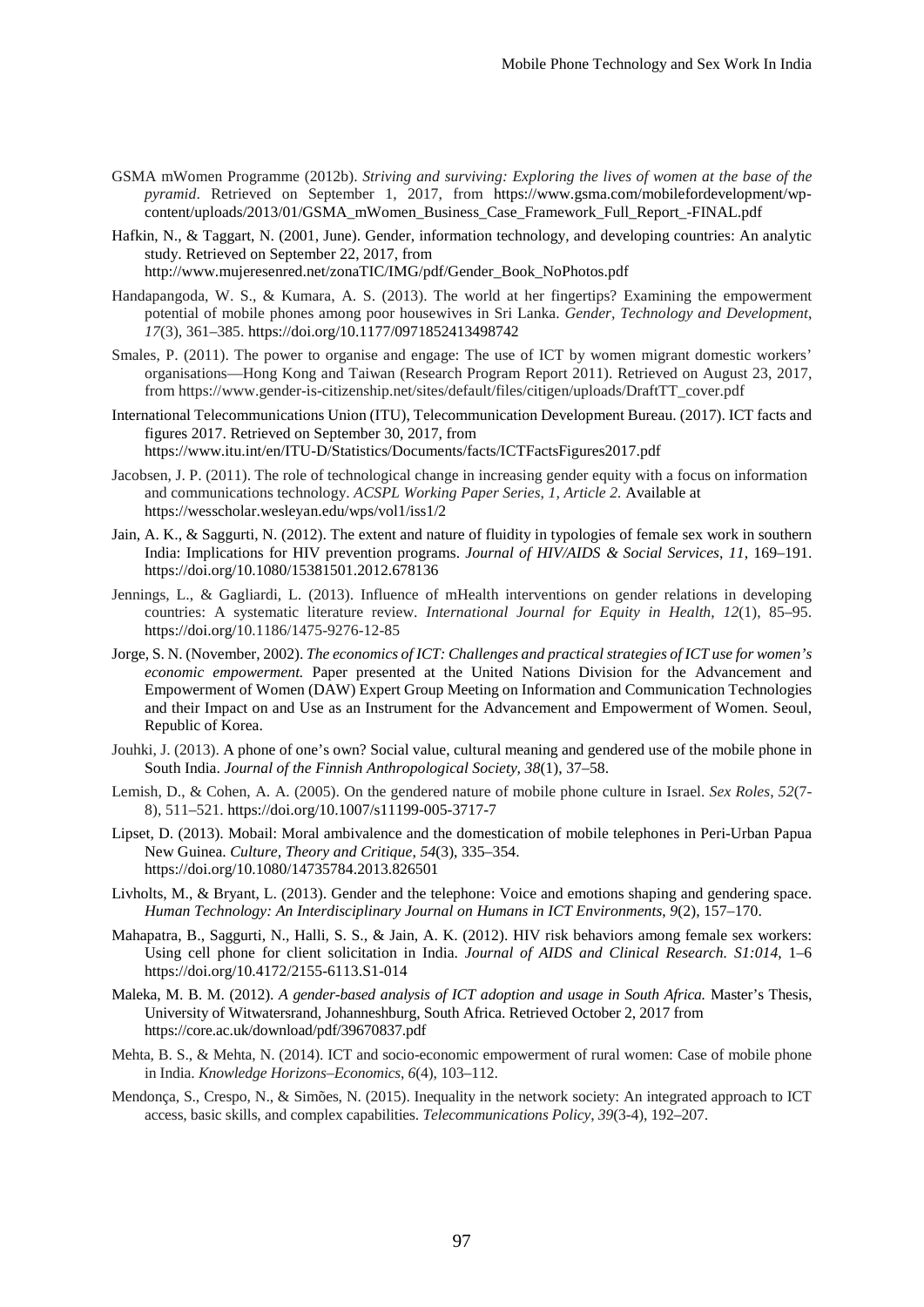- Miles, M. B., & Huberman, A. M. (1994). *Qualitative data analysis: An expanded sourcebook* (2nd ed.). Thousand Oaks, CA, USA: Sage Publications.
- Millanga, A. K. (2014). Mobile phones and participatory communication for poverty eradication on public service broadcasting: The case of Tanzania Broadcasting Corporation (TBC). *Mobile Media & Communication*, *2*(3), 281–297.
- Muhr, T. (2013). *ATLAS.ti 7.0 user's manual and reference* (Vol. 7). Berlin, Germany: Scientific Software Development GmbH.
- Murphy, L. L., & Priebe, A. E. (2011). "My co-wife can borrow my mobile phone!" Gendered geographies of cell phone usage and significance for rural Kenyans. *Gender, Technology and Development*, *15*(1), 1–23. https://doi.org/ 10.1177/097185241101500101
- Natarajan, M., & Parikh, T. (2013, December). Understanding barriers to information access and disclosure for HIV+ women. In *Proceedings of the Sixth International Conference on Information and Communication Technologies and Development: Full Papers* (Volume 1; pp. 143–152). https://doi.org/10.1145/2516604.2516627
- Navani-Vazirani, S., Heylen, E., Deardorff, J., Srikrishnan, A. K., Vasuedevan, C. K., Solomon, D., & Ekstrand, M. L. (2017). The role of sex work pay in moderating the effect of mobile phone solicitation on condom practices: An analysis of female sex workers in India. *HSOA Journal of AIDS Clinical Research & STDs*, *4*(1), 1–8. https://doi.org/10.24966/ACRS-7370/100008
- Navani-Vazirani, S., Solomon, D., Gopalakrishnan, Heylen, E., Srikrishnan, A. K., Vasudevan, C. K., & Ekstrand, M. L. (2015). Mobile phones and sex work in South India: The emerging role of mobile phones in condom use by female sex workers in two Indian states. *Culture, Health & Sexuality*, *17*(2), 252–265.
- Norris, L., Swartz, L., & Tomlinson, M. (2013). Mobile phone technology for improved mental health care in South Africa: Possibilities and challenges. *South African Journal of Psychology*, *43*(3), 379–388. https://doi.org/10.1177/0081246313493376
- Ohme, J. (2014). The acceptance of mobile government from a citizens' perspective: Identifying perceived risks and perceived benefits. *Mobile Media & Communication*, *2*(3), 298–317.
- Ojokoh, B. A. (2009). Empowering Nigerian women using information technology: Practical strategies. *EAF Journal*, *20*(1), 58–78.
- Oluwafemi, S. O., & Wynn, R. (2014). Giving cell phones to pregnant women and improving services may increase primary health facility utilization: A case–control study of a Nigerian project. *Reproductive Health*, *11*(1), 8–16.
- Patrick, K., Griswold, W. G., Raab, F., & Intille, S. S. (2008). Health and the mobile phone. *American Journal of Preventive Medicine*, *35*(2), 177–181. https://doi.org/10.1016/j.amepre.2008.05.001
- Panchanadeswaran, S., Unnithan, A. M., Chacko, S., Brazda, M., & Kuruppu, S. (2017). What's technology got to do with it? Exploring the impact of mobile phones on female sex workers' lives and livelihood in India. *Gender, Technology and Development, 21(*1–2), 152–167. https://doi.org/10.1080/09718524.2017.1385318
- Pertierra, R. (2005). Mobile phones, identity and discursive intimacy. *Human Technology: An Interdisciplinary Journal on Humans in ICT Environments*, *1*(1), 23–44.
- Sambasivan, N., Cutrell, E., Toyama, K., & Nardi, B. (2010). Intermediated technology use in developing communities. In *Proceedings of the SIGCHI Conference on Human Factors in Computing Systems* (pp. 2583–2592). Retrieved on August 31, 2017, from https://www.microsoft.com/en-us/research/wpcontent/uploads/2016/02/p2583-sambasivan-intermediated.pdf
- Sambasivan, N., Weber, J., & Cutrell, E. (2011). Designing a phone broadcasting system for urban sex workers in India. In *Proceedings of the SIGCHI Conference on Human Factors in Computing Systems*(pp. 267–276). Retrieved on July 1, 2016, from

https://www.microsoft.com/en-us/research/wp-content/uploads/2016/02/CHI201120Sambasivan20et20al.pdf

Sariola, S. (2009). *Gender and sexuality in India: Selling sex in Chennai*. Abingdon, UK: Routledge.